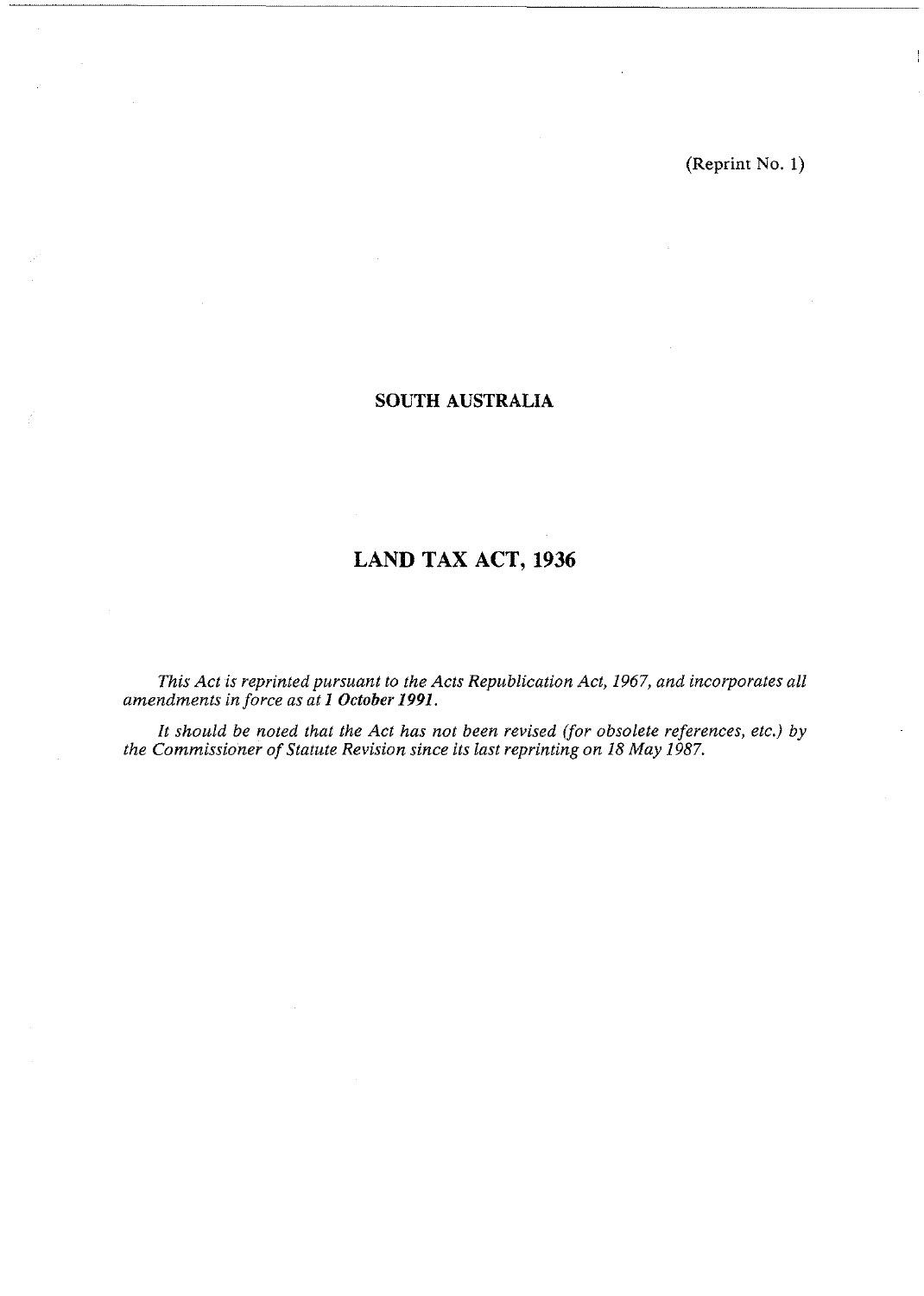## **<sup>11</sup>Land Tax Act. 1936**

# **SUMMARY OF PROVISIONS**

# PART I

## PRELIMINARY

#### Section

- 1. Short title<br>4. Interpretat
	- **Interpretation**

## PART 11

#### ADMlNlSTRATlON

- 
- 4a. The Commissioner and staff 5. Administration by Commissioner
- **7. Administration by Commissioner**<br>**7. Commissioner** may act as a State taxation officer<br>**7.** Secrecy
- Secrecy

## PART III

#### THE TAXES ON LAND

- **10.** Exemption from land tax
- LOa. Exemption of certain residential land from land tax 11. Taxable value of land
- 
- 12. Scale of land tax
- 
- 12c. Defined rural areas<br>13. Minimum tax<br>15. Tax in case where t
- Tax in case where there are two or more owners

#### PART IV

#### LIABILITY AND DISTRIBUTION OF LIABILITY

#### *Liability to Tax*

- 31. Liability to land tax<br>32. Change of ownershi<br>33. Taxpayers represent
- **32.** Change of ownership
- Taxpayers representative capacity

#### **Distribution of Burden of Taxation**

- 34. Liability for tax to be joint and several<br>35. Distribution of burden<br>40. Indemnity to taxpayer in representativ
- 
- 35. Distribution of burden 40. Indemnity to taxpayer in representative capacity
- 42. Contracts, etc., to evade land tax

#### PART VI

#### COLLECTION AND RECOVERY OF TAX

#### *Time for Paymenr*

- 
- 56. Time for payment of tax<br>56a. Request for detailed statement of <u>tax</u> claim
- 56. Time for payment of tax<br>
56a. Request for detailed statement of tax claim<br>
57. Power of Commissioner to extend time for payment<br>
58. Fine for unpaid land tax<br>
58a. Postponement and remission of tax in cases of hards
- 
- Postponement and remission of tax in cases of hardship

#### *Recovery of Taxes*

- 59. Recovery of land tax as a debt<br>61. Power to collect tax from pers
- **61.** Power to collect tax from persons owing money to taxpayer 62. Notice of intention to let or sell **65.** Transfer of land to the Crown
- Notice of intention to let or sell
- 
- 65. Transfer of land to the Crown<br>66. Land tax to be a first charge on land
- 
- **66a.** Certificates in respect of liability to land tax **1188**<br>57. No statute of limitation to apply
- 68. Alterations to valuations or assessments of tax

. .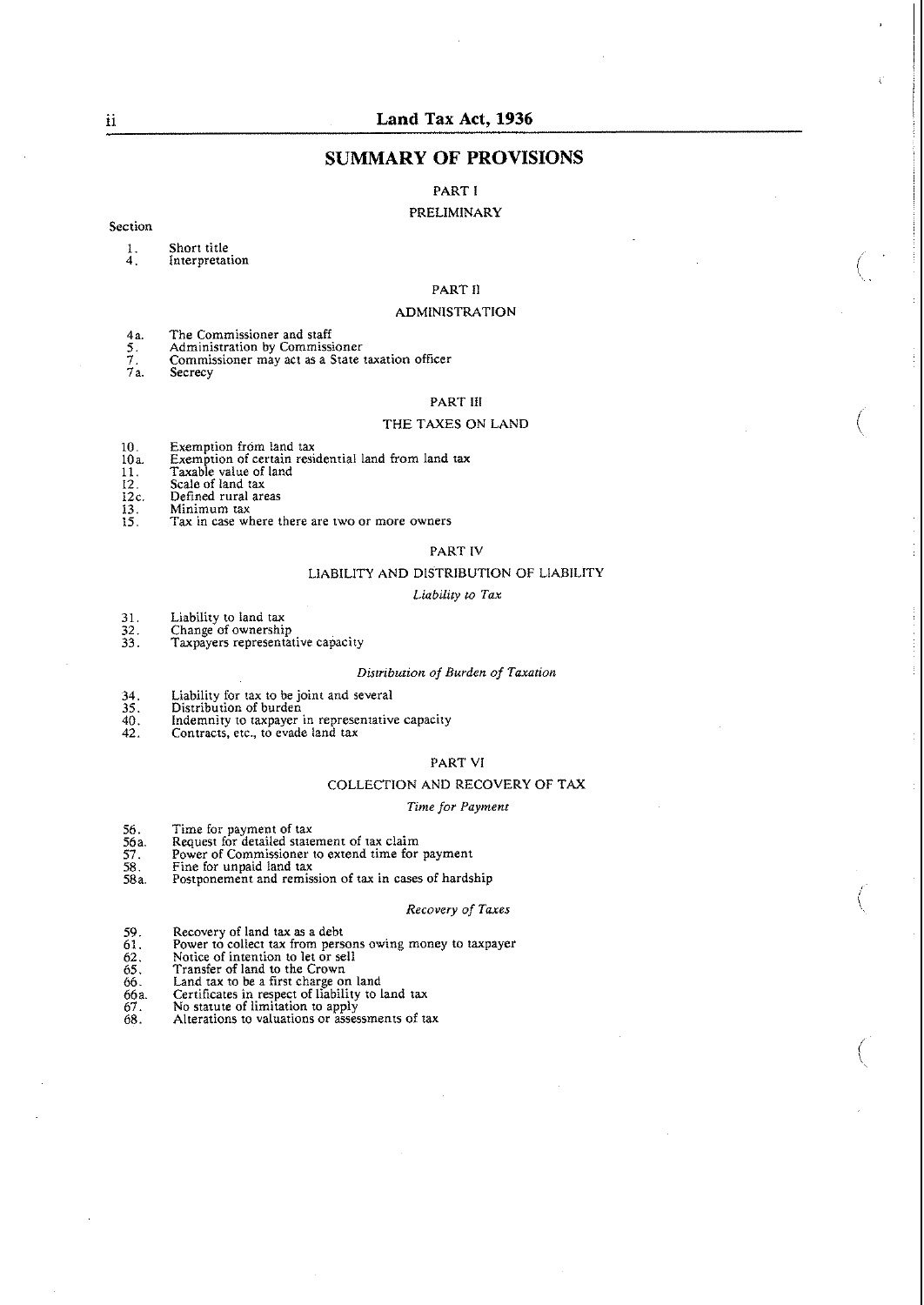## **PART VII**

#### **MISCELLANEOUS**

68a.<br>68b.<br>68c.<br>6745.<br>776.<br>777. **Obiections** 

**Summary procedure Prosecution may be commenced within three years Regulations**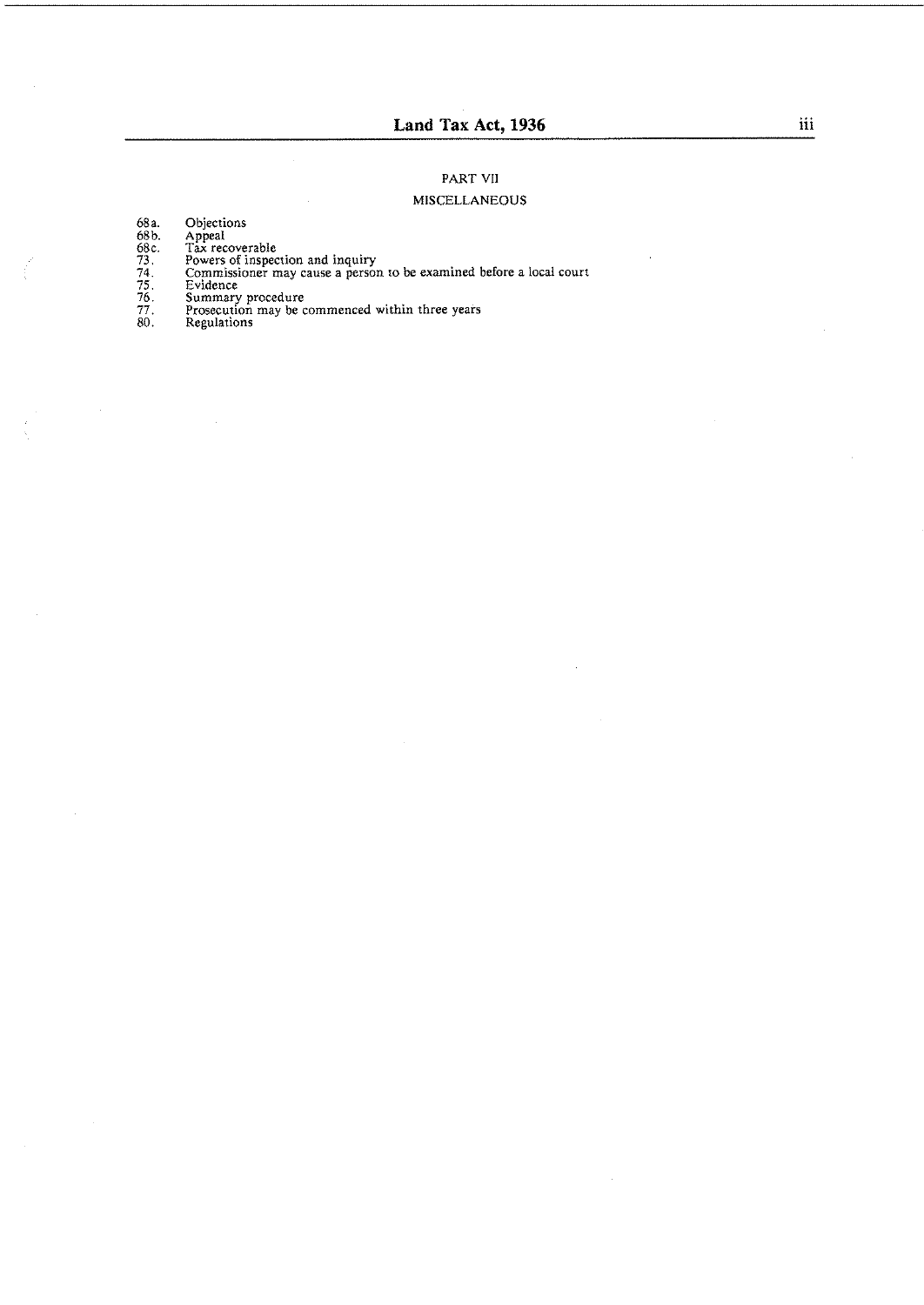$\label{eq:2.1} \frac{1}{\sqrt{2}}\left(\frac{1}{\sqrt{2}}\right)^{2} \left(\frac{1}{\sqrt{2}}\right)^{2} \left(\frac{1}{\sqrt{2}}\right)^{2} \left(\frac{1}{\sqrt{2}}\right)^{2} \left(\frac{1}{\sqrt{2}}\right)^{2} \left(\frac{1}{\sqrt{2}}\right)^{2} \left(\frac{1}{\sqrt{2}}\right)^{2} \left(\frac{1}{\sqrt{2}}\right)^{2} \left(\frac{1}{\sqrt{2}}\right)^{2} \left(\frac{1}{\sqrt{2}}\right)^{2} \left(\frac{1}{\sqrt{2}}\right)^{2} \left(\$ 

 $\mathcal{L}(\mathcal{A})$  and  $\mathcal{L}(\mathcal{A})$ 

 $\sim$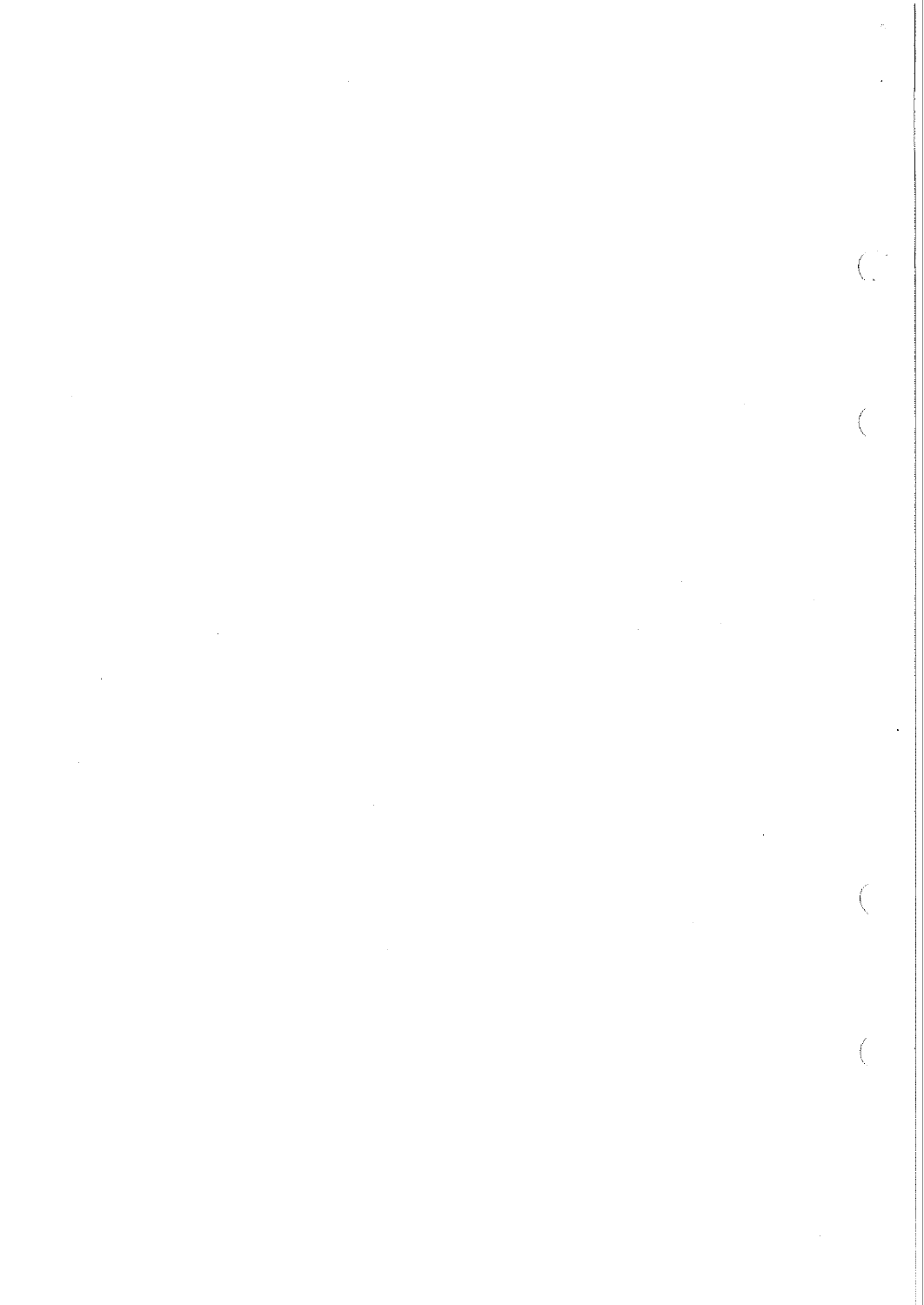# **LAND TAX ACT, 1936**

#### being

#### Land Tax Act, 1936, No. 2318 of 1936 [Assented to 26 November 1936]<sup>1</sup>

#### as amended by

Land Tax Act Amendment Act. 1942. No. 34 of 1942 [Assented to 26 November 19421 Land Tax Act Amendment Act. 1948. No. 16 of 1948 [Assented to 23 September 19481 Land Tax Act Amendment Act, 1952, No. 47 of 1952 [Assented to 4 December 1952] $^2$ Land Tax Act Amendment Act, 1961. No. 8 of 1961 [Assented to 19 October 1961] $^3$ Land Tax Act Amendment Act, 1965, No. 32 of 1965 [Assented to 2 December 19651 Land Tax Act Amendment Act, 1966. No. 39 of 1966 [Assented to 25 August 1966] Land Tax Act Amendment Act, 1967. No. 40 of 1967 [Assented to 28 September 19671" Land Tax Act Amendment Act, 1969, No. 56 of 1969 [Assented to 4 December 1969] $^{\circ}$ Land Tax Act Amendment Act. 1970. No. 49 of 1970 [Assented to 10 December 19701' Land Tax Act Amendment Act. 1971. No. 53 of 1971 [Assented to 23 September 19711 Land Tax Act Amendment Act, 1972. No. 78 of 1972 [Assented to 5 October 19721' Statutes Amendment (Valuation of Land) Act, 1972, No. 79 of 1972 [Assented to 5 October 1972]<sup>8</sup> Rates and Taxes Remission Act, 1974, No. 16 of 1974 [Assented to 4 April 1974]"<br>Land Tax Act Amendment Act, 1974, No. 109 of 1974 [Assented to 5 December 1974] Land Tax Act Amendment Act, 1975. No. 48 of 1975 [Assented to 10 April  $1975]$ <sup>10</sup> Statutes Amendment (Rates and Taxes Remission) Act. 1975. No. 98 of 1975 [Assented to 20 November 19751" Land Tax Act Amendment Act, 1976, No. 41 of 1976 [Assented to 22 October  $1976$ ] $^{12}$ Land Tax Act Amendment Act, 1977, No. 32 of 1977 [Assented to 27 October 1977]<sup>13</sup> Statutes Amendment (Rates and Taxes Remission) Act. 1977, No. 55 of 1977 [Assented to 15 December 1977]14 Land Tax Act Amendment Act, 1979, No. 61 of 1979 [Assented to 8 November 1979] $^{13}$ Statutes Amendment (Valuation of Land) Act. 1981. No. 29 of 1981 [Assented to 19 March 1981]<sup>16</sup> Land Tax Act Amendment Act, 1982, No. 79 of 1982 [Assented to 9 September 1982] $'$ : Land Tax Act Amendment Act. 1983. No. 80 of 1983 [Assented to 24 November 19831 Valuation of Land Act Amendment Act. 1984. No. 88 of 1984 [Assented to 29 November 1984]" Land Tax Act Amendment Act. 1985, No. 79 of 1985 [Assented to 22 August 1985]<sup>20</sup> Land Tax Act Amendment Act, 1986, No. 62 of 1986 [Assented to 6 November 1986] $^{\ell_{1}}$ 

<sup>1</sup> Came into operation 7 January 1937: *Gaz.* 7 January 1937, p. 1.<br><sup>2</sup> For operation and application see Act No. 47 of 1952, s. 18.

For operation and application see Act No. 8 of 1961, s. 13.<br>Came into operation 22 February 1968, being the day on which the Real Property Act Amendment (Strata Titles) Act, 1967, came into operation: Gaz. 22 February 1968, p. 515.

5 Came into operation 21 May 1970: Gaz. 21 May 1970, p. 1842.

Came intooperation 30 June 1971: Gaz. 10 June 1971. p. 2830.

Came into operation at midnight on 30 June 1972: s. 2.

Came into operation 1 June 1972: s. 2.

Came into operation 1 July 1973: s. 2.

<sup>10</sup>Came into operation 2 June 1975: *Gaz*. 22 May 1975, p. 1987.

<sup>11</sup>Came into operation 1 July 1975: s. 2.

<sup>12</sup>Came into operation 30 June 1976: s. 2.

 $13$ Came into operation 30 June 1977: s. 2.

<sup>14</sup> Came into operation 1 July 1978: s. 2.

<sup>15</sup> Came into operation 30 June 1979: s. 2

IbCame into operation 30 June 1981: Gaz. 4 June 1981. p. 1640.

I7Came into operation (excepts. 15) 30 June 1982: s. **2:** s. 15 came into operation 8 December 1983: Gaz. 8 December 1983, p. 1616.

 $^{18}$ Came into operation 30 June 1983: s. 2.

 $19$ Came into operation 11 July 1985: Gaz. 4 July 1985, p. 6.

<sup>20</sup> Came into operation at midnight on 30 June 1985: s. 2.

 $^{21}$ Came into operation (except s. 7 and the schedule) at midnight on 30 June 1986: s. 2(1); remainder of Act came into operation 18 May 1987: Gaz. 23 April 1987. p. 1072.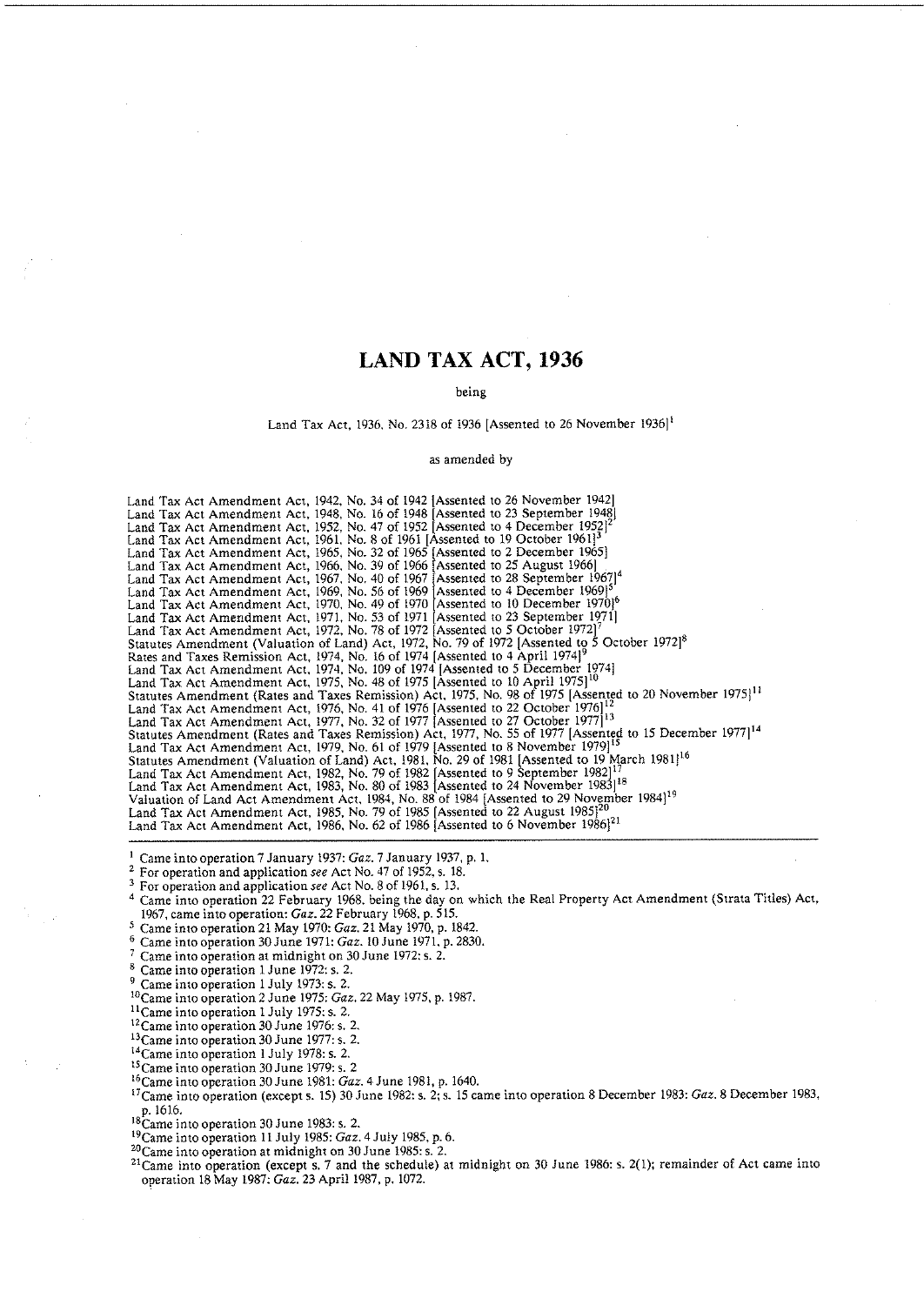#### 2 **Land Tax Act, 1936**

Rates and Land Tax Remission Act, 1986, No. 78 of 1986 [Assented to 4 December 1986]<sup>1</sup> Statutes Amendment (Taxation) Act, 1987, No. 2 of 1987 [Assented to 5 March 1987] Land Tax Act Amendment Act, 1987, No. 72 of 1987 [Assented to 5 November 1987] Land Tax Act Amendment Act, 1988, No. 63 of 1988 [Assented to 27 October 1988]<sup>3</sup><br>Land Tax Act Amendment Act, 1989, No. 48 of 1989 [Assented to 31 August 1989]<sup>3</sup> Land Tax Act Amendment Act, 1990, No. 44 of 1990 [Assented to 25 October 1990]<sup>5</sup>

Note: Asterisks indicate repeal or deletion of text. For further explanation see Appendix.

#### **An Act to consolidate the enactments relating to the imposition, assessment, and collection of taxes upon land.**

The Parliament of South Australia enacts as follows:

## PART I

#### PRELIMINARY

ź.

## **Short title**

**1.** This Act may be cited as the *Land Tax Act,* 1936.

# **Interpretation**

4. (1) In this Act, unless the contrary intention appears—

"business of primary production" means the business of agriculture, pasturage, horticulture, viticulture, apiculture, poultry farming, dairy farming, forestry or any other business consisting of the cultivation of soils, the gathering in of crops, the rearing of livestock or the propagation and harvesting of fish or other aquatic organisms:

"the Commissioner" means the Commissioner of Land Tax or any deputy of the Commissioner of Land Tax and includes any other person while performing any of the duties or functions of the Commissioner of Land Tax:

"company" includes any corporate body:

|  |  |  |  | $\begin{array}{ccccccccccc} * & * & * & * & * & * & * & * & * & * \end{array}$ |  |
|--|--|--|--|--------------------------------------------------------------------------------|--|

"defined rural area" means an area declared by the Governor under section 12c:

"determination of site value" in relation to land means a determination or assessment of site value in force under the *Valuation* of *Land Act,* 1971:

|  |  | $\begin{array}{ccccccccccccccccccccc} \ast & \times & \times & \times & \times & \times & \times & \times & \times & \times & \times \end{array}$ |  |  |
|--|--|---------------------------------------------------------------------------------------------------------------------------------------------------|--|--|
|  |  |                                                                                                                                                   |  |  |

<sup>&#</sup>x27;Came into operation 1 April 1987: **Gaz.** 26 March 1987. p. 702

3~ame into operation at midnight on 30 June 1988: **s.** 2.

<sup>&#</sup>x27;Came into operation at midnight on 30 June 1987: s. 2.

<sup>4</sup>Came into operation at midnight on 30 June 1989: s. 2.

<sup>&#</sup>x27;came into operation at midnight on 30 June 1990: **s.** 2.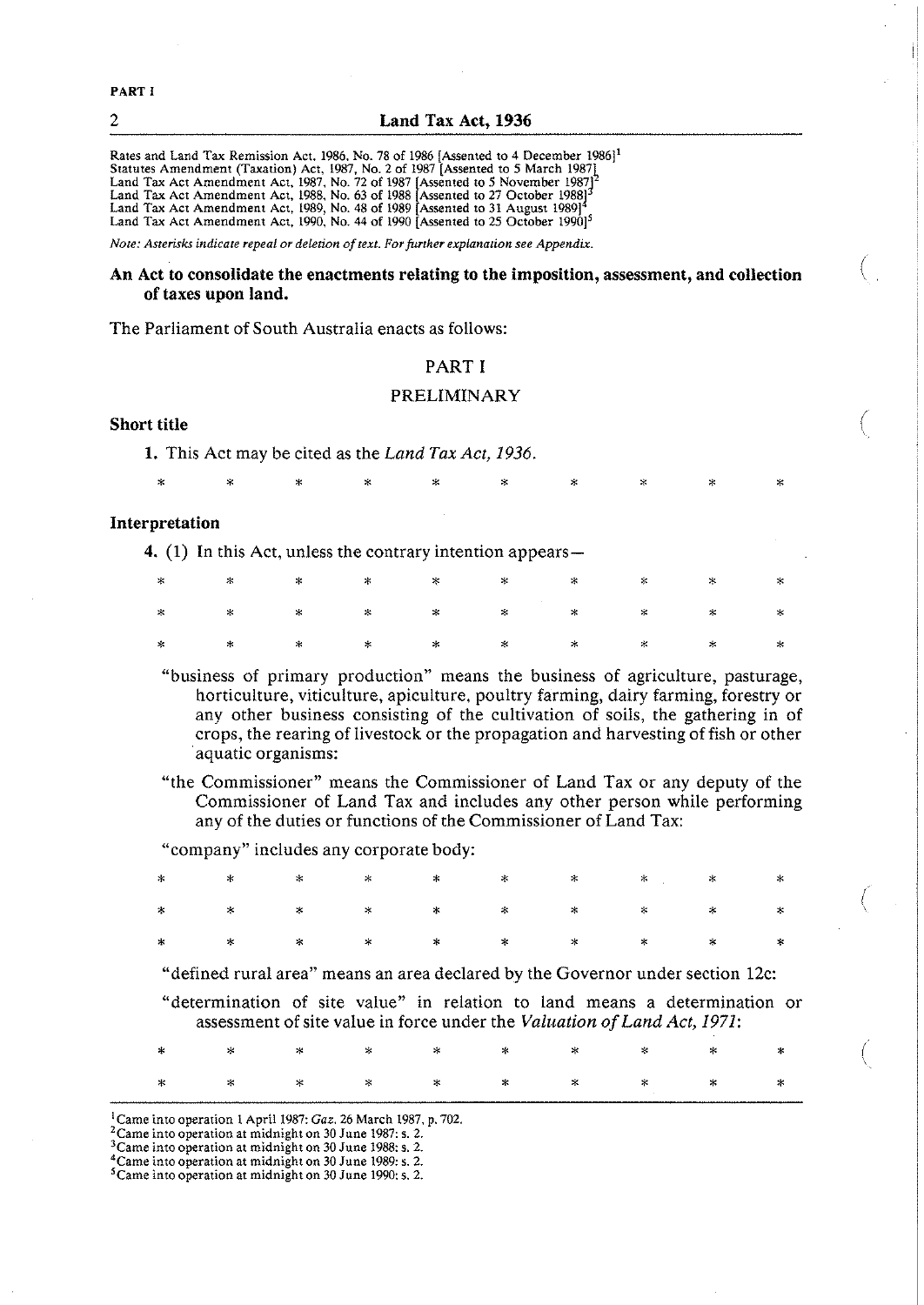**Land Tax Act, 1936 3** 

"land used for primary production" means any parcel of land of not less than 0.8 hectare in area as to which the Commissioner is satisfied  $-$ 

(a) that the land is used wholly or mainly for the business of primary production;

and

- *(b)* where the land is within a defined rural area that the principal business of the owner of the land-
	- (i) is primary production of the type for which the land is used and the land is used to a significant extent for the purposes of that business;
	- or
	- (ii) is the business of processing or marketing primary produce and the land or produce of the land is used to a significant extent for the purposes of that business:

"land tax" means any tax imposed by this Act:

"liquidator" means a person who, whether or not appointed as liquidator, is required by law to carry out the winding up of a company:

\* **L** \* **L** \* **L** \* **L** \* **<sup>L</sup>**

"notice" means any notice, written or printed, or partly written or partly printed: "owner" $-$ 

- (a) in relation to land alienated from the Crown by grant in fee simple means any person (other than a mortgagee of the land)-
	- (i) who holds;
	- (ii) who is entitled to;
	- or
	- (iii) who is entitled to purchase or acquire,

a legal or equitable estate of fee simple in the land or any other estate or interest (other than an estate or interest of leasehold) in the land conferring a right to possession of the land;

- *(b)* in relation to land of the Crown subject to any agreement for sale, or right of purchase, means the person entitled to the benefit of that agreement or right of purchase;
- **(c)** in relation to land held under perpetual lease, means the holder of that lease;
- and
- (d) in relation to land held under a shack site lease, means the holder of that lease:

"particular notice" means a notice served personally, or by leaving it at, or posting it addressed to, the usual or last known place of residence or business of the person to whom or to which the notice is intended to be given, or, by affixing it conspicuously on any land to which the notice relates: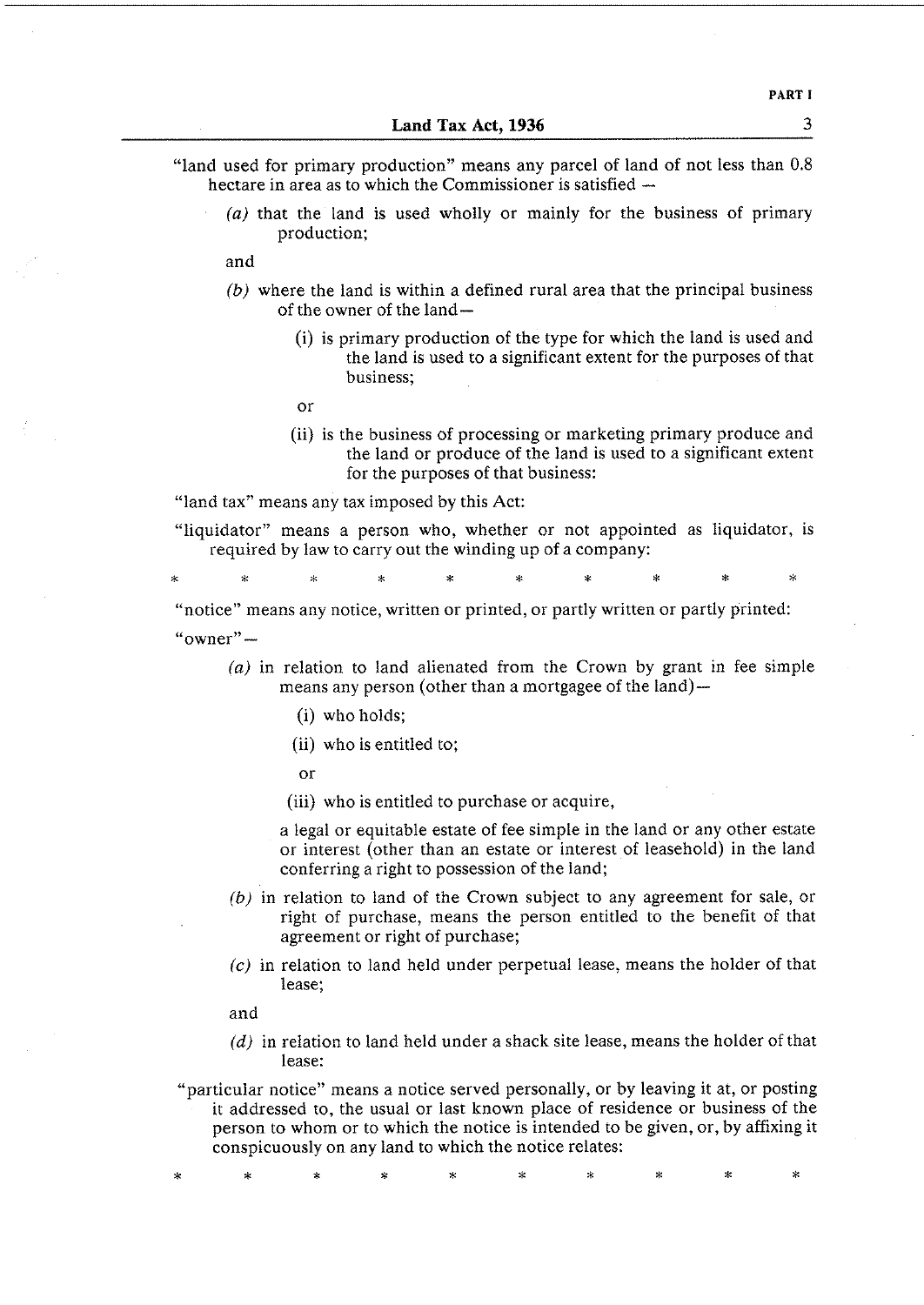- "retirement village" means retirement village as defined in the *Retirement Villages Act, 1987:*
- "returns" includes all returns, declarations, statements, and information that are required to be furnished under this Act:
- "shack site lease" means a lease for the occupation of land for holiday, recreational or residential purposes where-
	- *(a)* the land is situated on or adjacent to the banks of the River Murray, a tributary of the River Murray, or a lake or lagoon connected with the River Murray or a tributary of the River Murray;
	- **(b)** the lease was, as at midnight on 30 June, 1989, registered over the relevant land;

and

- *(c)* the term of the lease is at least 40 years:
- "site value" in relation to land has the meaning assigned by the *Valuation of Land Act, 1971:*
- "tax" means land tax, all interest payable in respect of land tax, and any fine imposed under this Act:

"taxpayer" includes every person who is liable to pay any tax pursuant to this Act:

"taxpayer in a representative capacity" means a taxpayer in respect of land to which the taxpayer is not beneficially entitled:

 $\ast$ ż  $\mathbf{x}$  $\ast$ ×  $\ast$ "trade" includes profession, trade, business, and avocation.

|  |  |  |  | * * * * * * * * * * * |  |
|--|--|--|--|-----------------------|--|
|  |  |  |  |                       |  |
|  |  |  |  |                       |  |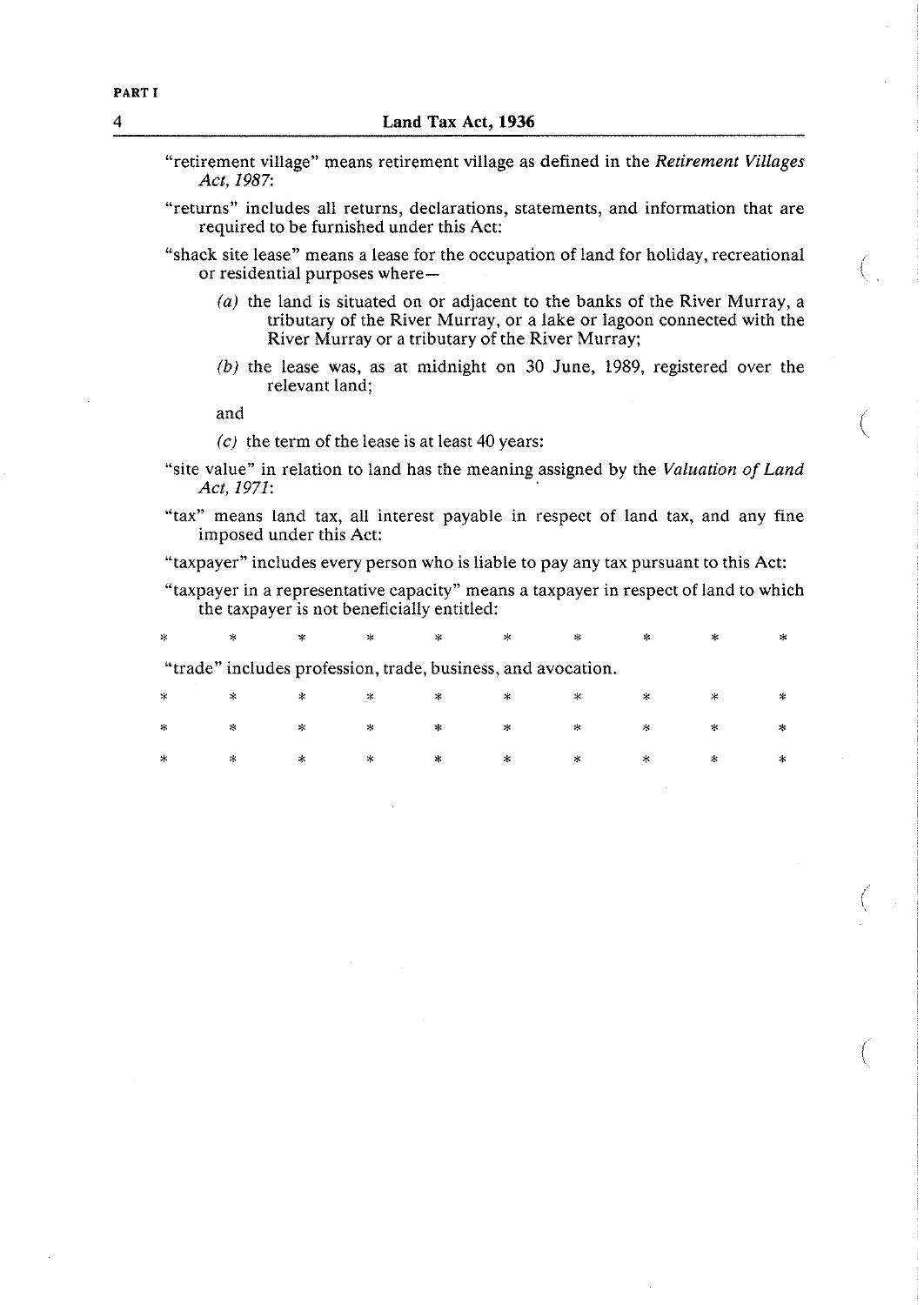# PART I1

## ADMINISTRATION

## **The Commissioner and staff**

**4a. (1)** There shall be a Commissioner of Land Tax.

(2) The Commissioner shall have such staff as is necessary for the administration of this Act.

**(3)** The Commissioner and the Commissioner's staff are Public Service employees.

### **Administration by Commissioner**

5. The Commissioner has the general administration of this Act.

ý. é.  $\ddot{\phantom{a}}$ s.

## **Commissioner may act as a State taxation officer**

**7.** The Commissioner may perform the functions of a State taxation officer under Part IIIA of the *Taxation Administration Act 1953* of the Commonwealth.

#### **Secrecy**

**7a.** A person shall not divulge or communicate information acquired in, or in connection with, the administration of this Act, except-

*(a)* with the consent of the person from whom the information was obtained;

(b) in connection with the administration of this Act;

 $(c)$  to  $-$ 

(i) the Commonwealth Commissioner of Taxation;

or

(ii) an officer of this or another State, or of a Territory, employed in the administration of laws relating to taxation;

\* \* \* \* \* \* \* \* \* \*

(d) to the Commissioner for Corporate Affairs;

or

*(e)* for the purposes of legal proceedings under this Act.

Penalty: \$10 000.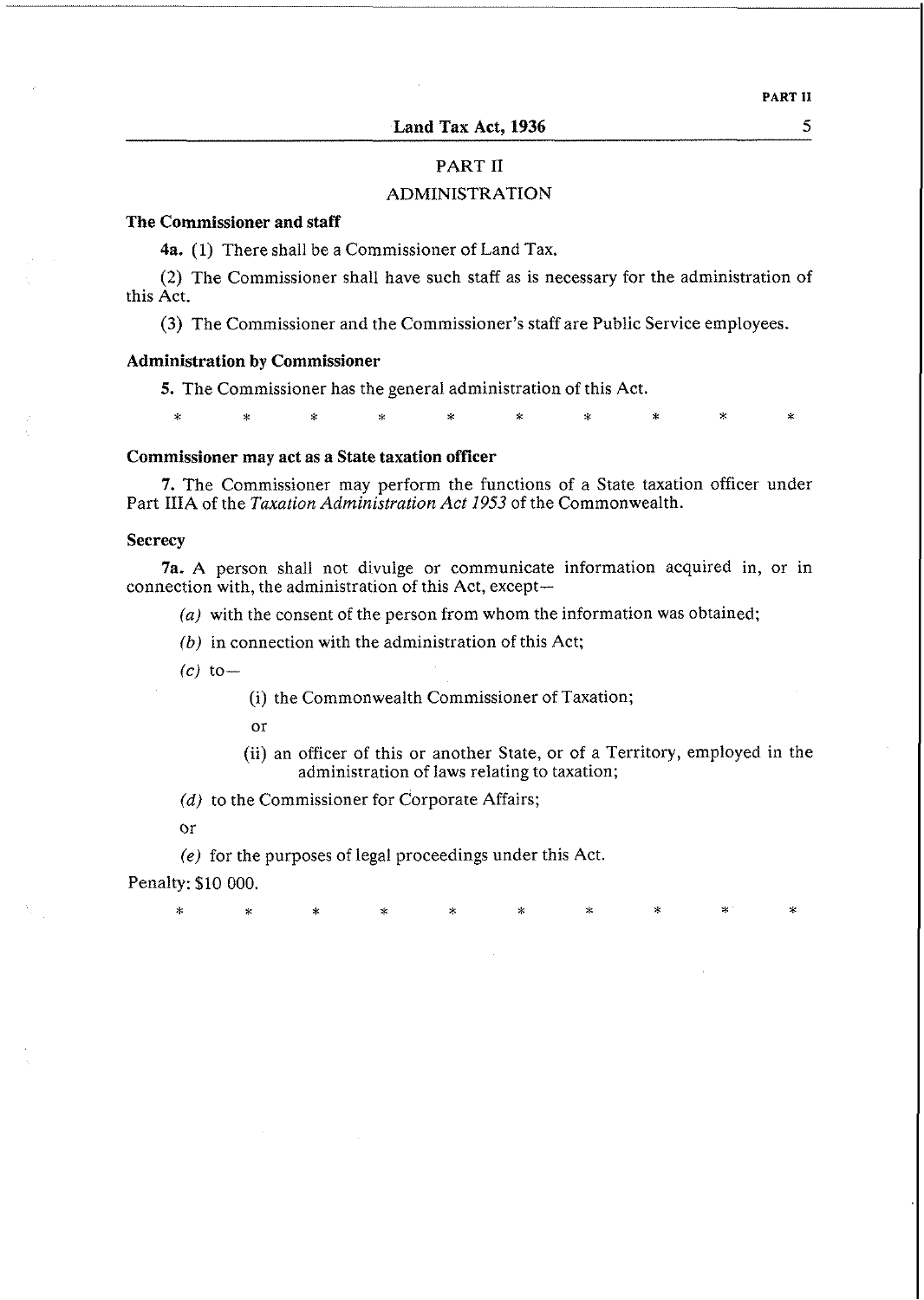## PART **111**

# THE TAXES ON LAND

## **Exemption from land tax**

**10.** (1) Taxes are imposed on all land in the State, with the following exceptions:

- (a) land of the Crown that is not subject to $-$ 
	- (i) a perpetual lease;
	- or
	- (ii) an agreement for sale or right of purchase;
- *(6)* park land, public roads, public cemeteries, and other public reserves;
- *(c)* land used solely for religious purposes, or used solely for the purposes of a hospital subsidized by the Government of the State, or used by any institute under the *Libraries Act,* 1982;
- $(d)$  land that is -
	- (i) owned by an association whose objects are or include the supplying to necessitous or helpless persons of living accommodation, food, clothing, medical treatment, nursing, pre-maternity or maternity care, or other help, either without cost to such persons or in return for payments or services the amount or value of which is in the Commissioner's opinion substantially less than the value of the accommodation, food, clothing, treatment, nursing, care or help supplied;

and

- (ii) solely or mainly used for all or any such purposes;
- $(e)$  land that is  $-$ 
	- (i) owned by an association which receives an annual grant or subsidy from money voted by Parliament;

and

- (ii) in the Commissioner's opinion, solely or mainly used for the purposes for which the grant or subsidy is made;
- (f) land that is let to or occupied by an association of the kind mentioned in paragraph *(d)* or *(e),* and that is used solely or mainly for purposes mentioned in those paragraphs, and for which the association pays either no rent or other sum or a rent or other sum that in the Commissioner's opinion is a nominal one;
- $(fa)$  land that-
	- (i) is owned by an association whose object is, or whose objects include, ( \ the conservation of native fauna and flora;

and

(ii) is in the opinion of the Commissioner used, without profit to the association or any other person, solely or mainly as a reserve for the purpose of conserving native fauna or flora;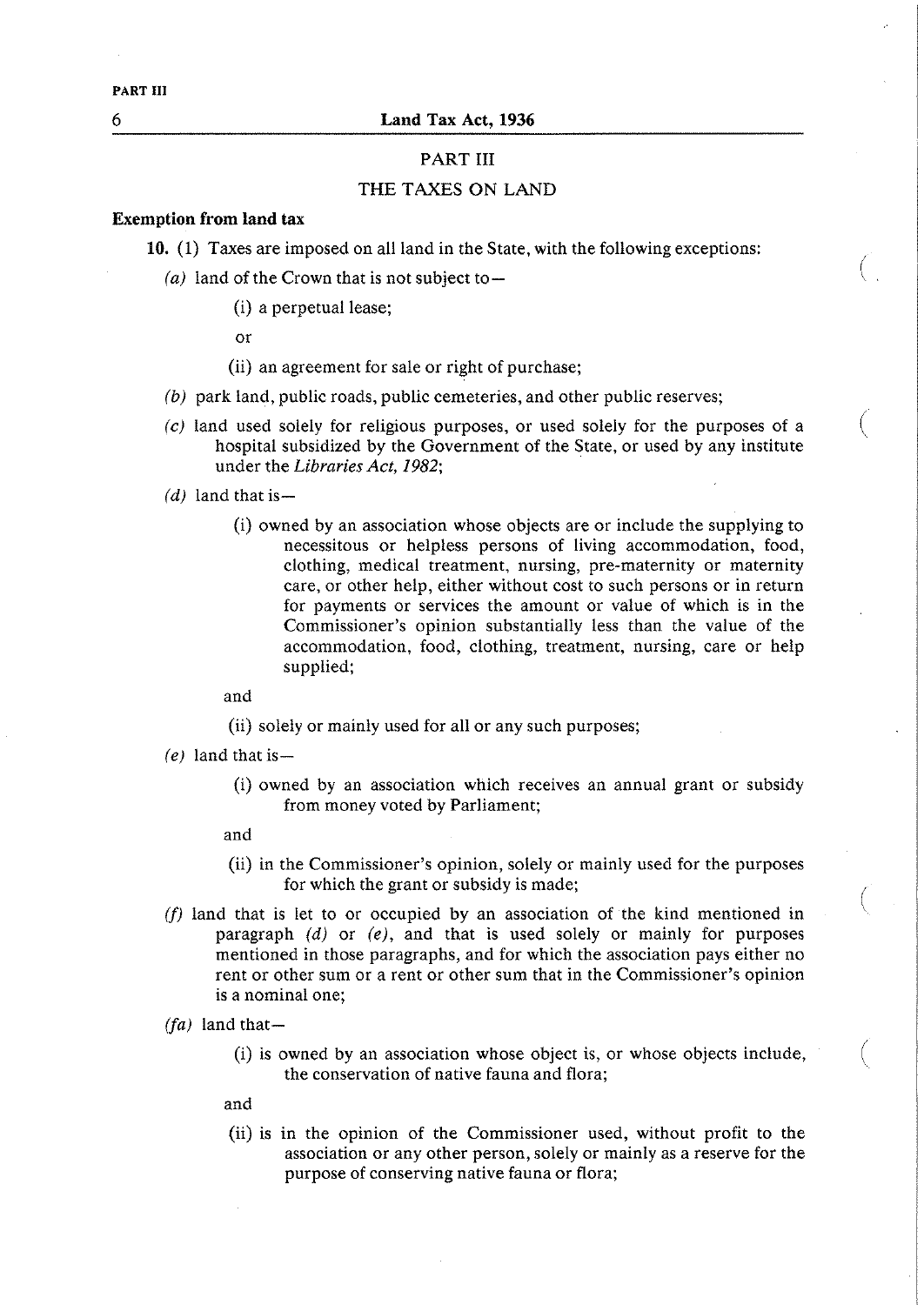**7** 

- (g) land that is owned or occupied without payment by any person or association carrying on an educational institution otherwise than for pecuniary profit, and that is occupied and used solely or mainly for the purposes of such an institution (but this exemption does not extend to land or buildings held as an investment and not being the site or grounds of the institution);
- $(h)$  land that is owned by-
	- (i) a municipal or district council;
	- (ii) a controlling authority established under Part XIX of the Local *Government Act,* 1934;
	- or
	- (iii) the Renmark Irrigation Trust;
- **(i)** land that is owned by an association that is established for a charitable, educational, benevolent, religious or philanthropic purpose (whether or not the purpose is charitable within the meaning of any rule of law) and is declared by the Commissioner to be exempt from land tax on the ground-
	- (i) that the land is or is intended to be used wholly or mainly for that purpose;
	- or
	- (ii) that the whole of the net income (if any) from the land is or will be used in furtherance of that purpose;
- $(ia)$  land that is owned by-
	- (i) an association that holds the land wholly or mainly for the purpose of playing cricket, football, tennis, golf or bowling or other athletic sports or exercises;
	- (ii) an association that holds the land wholly or mainly for the purpose of horse racing, trotting, dog racing, motor racing or other similar contests;
	- (iii) an association of ex-servicemen or of dependants of ex-servicemen that holds the land for the social or recreational purposes of its members;
	- (iv) an association of employers or employees, registered under a law of the Commonwealth or of the State relating to industrial conciliation and arbitration that occupies the land for the purposes of the association;
	- (v) an association that holds the iand wholly or mainly for the recreation of the local community;
	- (vi) an association that holds the land for the purpose of agricultural shows, and exhibitions of a similar nature;
	- (vii) an association that holds the land for the purpose of preserving buildings or objects of historical value on the land;
		- or
	- (viii) a prescribed association or an association of a prescribed kind,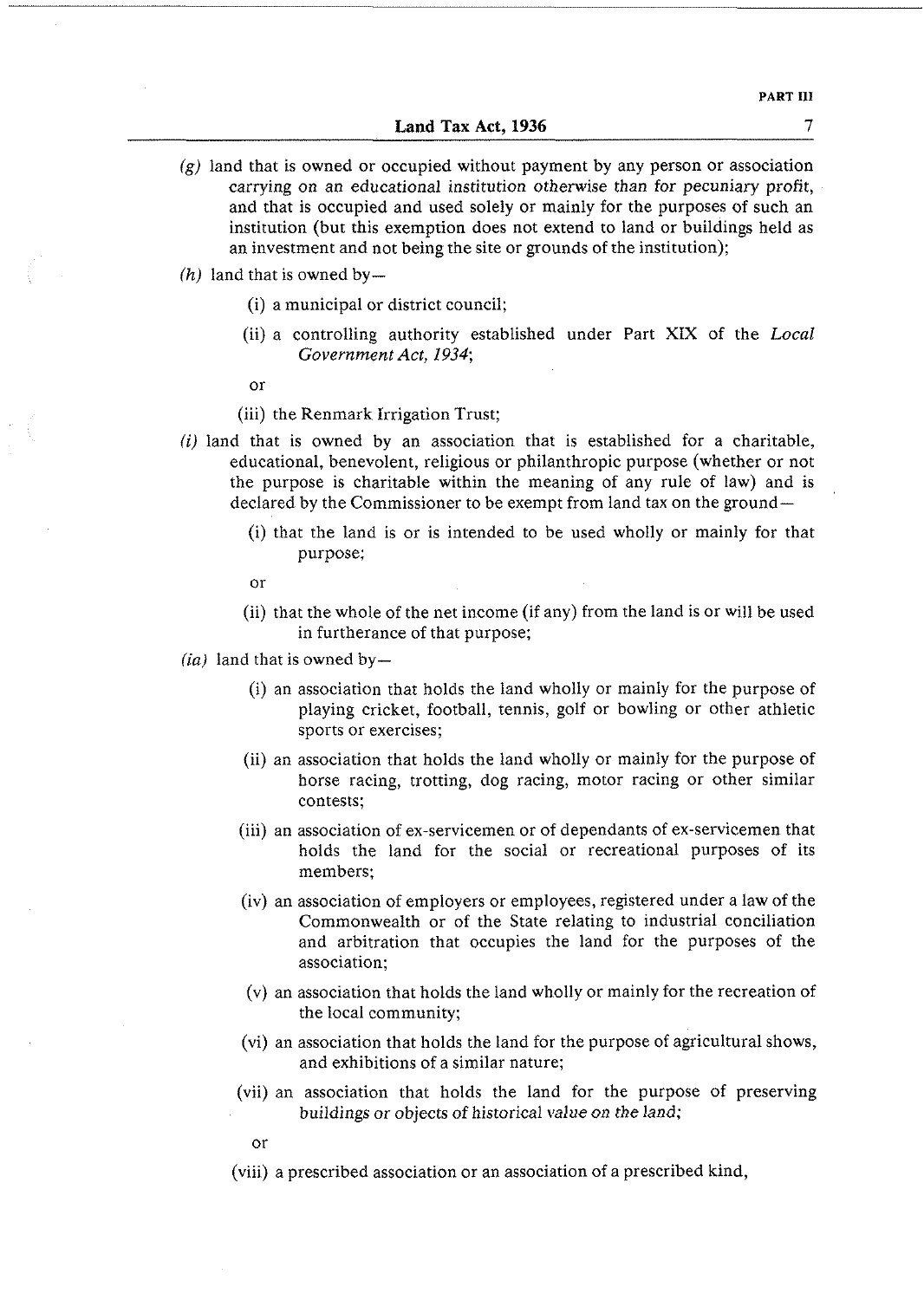#### 8 **Land Tax Act, 1936**

and is declared by the Commissioner to be exempt from land tax on the ground that the whole of the net income (if any) from the land is used in furtherance of the objects of the association and not for securing a pecuniary profit for the association or any of its members;

- $(i)$  and used for primary production;
- *(k)* land that is owned by a prescribed body and used for the benefit of the Aboriginal people;
- (1) land that is exempt from land tax under section 10a.

(2) The taxes so imposed will be raised and levied pursuant to this Act in aid of the General Revenue of the State for every financial year.

(3) The taxes so imposed for a particular financial year will, subject to this Act, be calculated as at midnight on the thirtieth day of June immediately preceding that financial year on the basis of circumstances then existing.

(4) Land of the Crown, subject to any agreement for sale or right of purchase, is liable to taxation, whether that agreement or right is absolute or conditional, and whether it is capable of completion or exercise immediately or at any future time.

(5) Nothing in this Act interferes with any exemption, by special legislation, of land from taxation.

## **Exemption of certain residential land from land tax**

**10a.** (1) Land is exempt from land tax under this section if-

*(a)* proper grounds exist for exempting the land from land tax;

and

*Ib)* the land has been exempted from land tax in pursuance of this section and the exemption is, for the time being, in force.

(2) Where proper grounds exist upon which that land may be exempted from land tax in pursuance of this section an owner of the land may apply to the Commissioner for an exemption in respect of that land.

(3) A person shall not make any false or misleading statement or representation in an application made, or purporting to be made, under this section.

Penalty: \$1 000 or imprisonment for 3 months.

(4) The Commissioner may, if satisfied that proper grounds exist for doing so, exempt land from land tax (whether or not an application for exemption has been made).

(5) The Commissioner must, on exempting land from land tax under this section, give notice in writing to an owner of the land setting out the grounds on which the exemption is made.

 $(6)$  Where-

(a) a notice of exemption under subsection (5) contains a statement purporting to be-

(i) a statement of fact;

and

(ii) a ground on which the exemption is made;

and

(b) the statement is inaccurate in any respect,

the owner to whom notice of the exemption was given shall, within 21 days after the date of receipt of the notice, notify the Commissioner of the inaccuracy.

Penalty: \$500.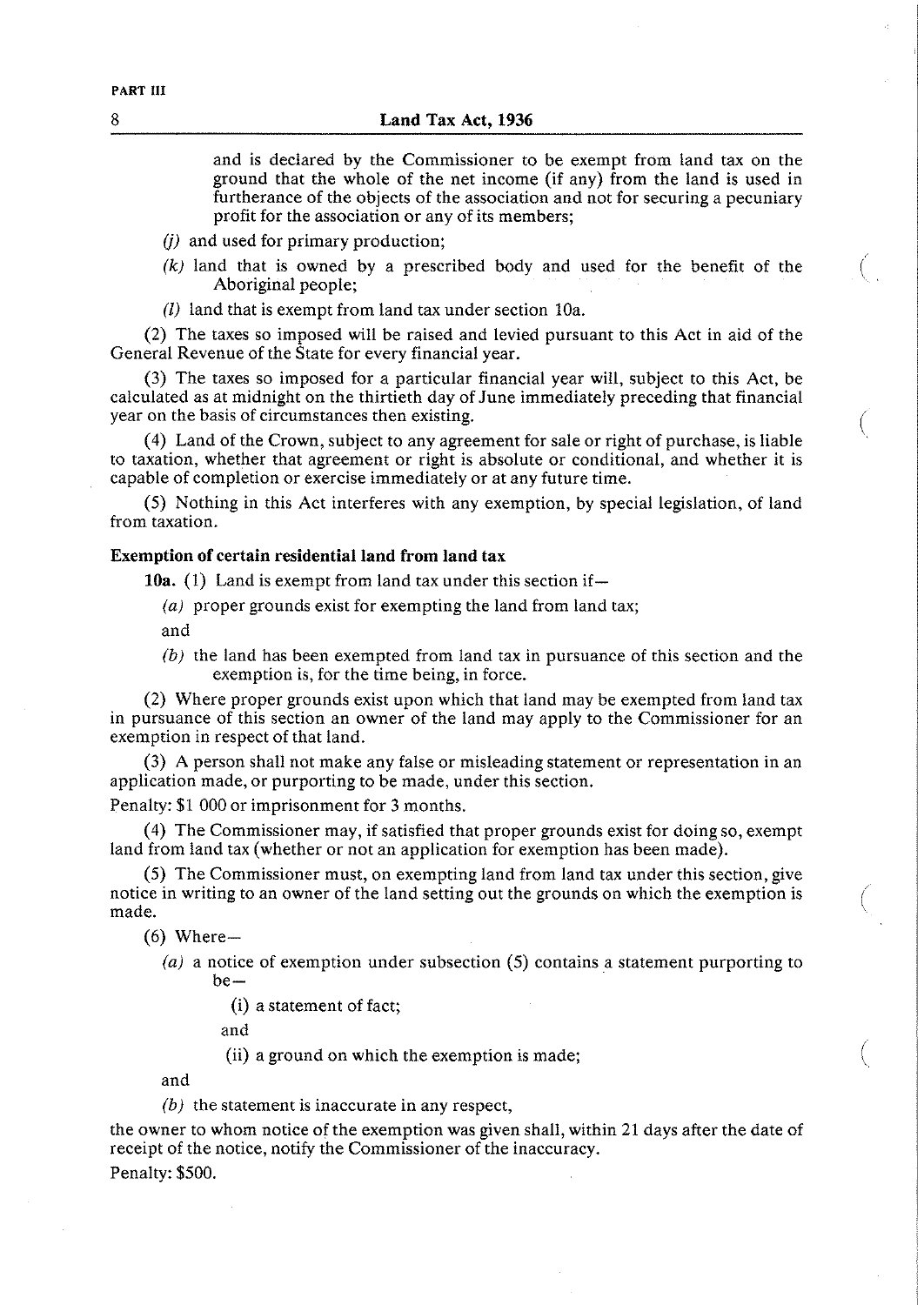$(7)$  Where-

*(a)* land has been exempted from land tax in pursuance of this section;

and

*(b)* in the opinion of the Commissioner, proper grounds for the exemption do not, or have ceased to, exist,

the Commissioner may revoke the exemption.

(8) Where land has been exempted from land tax in pursuance of this section, and proper grounds for the exemption cease to exist, the owner of the land shall forthwith inform the Commissioner in writing of that fact and (whether or not the Commissioner is so informed and whether or not the exemption is revoked) the land will cease to be exempt from land tax.

(9) If an owner of land fails to comply with subsection (8), the owner is guilty of an offence.

Penalty: \$500.

(10) An exemption granted in pursuance of this section is effective from a day (which may be antecedent or subsequent to the day on which it was granted) determined by the Commissioner.

(11) For the purposes of this section, proper grounds for exempting land from land tax exist if-

 $(a)$  the land is owned by-

- (i) a natural person for whom the land constitutes his or her principal place of residence (whether or not he or she is the sole owner of the land);
- (ii) a company entitled to the benefit of this section in respect of the land;
- or
- (iii) a person entitled to the benefit of this section pursuant to subsection (12a);
- and

*(b)* the criteria for the time being in force under subsection (13) are satisfied.

- $(12)$  Where-
	- *(a)* the whole of the land owned by a company consists of a group of dwellings and land appurtenant to those dwellings;
	- *(b)* all the issued shares of the company are owned by shareholders who acquire exclusive rights to occupy land of the company by virtue of their shareholdings in the company;

and

**(c)** each dwelling owned by the company is occupied by a shareholder in the company or a person deriving rights of occupancy from a shareholder in the company,

the company is entitled to the benefit of this section in respect of any of its land that is occupied by a shareholder (being a natural person) as his or her principal place of residence.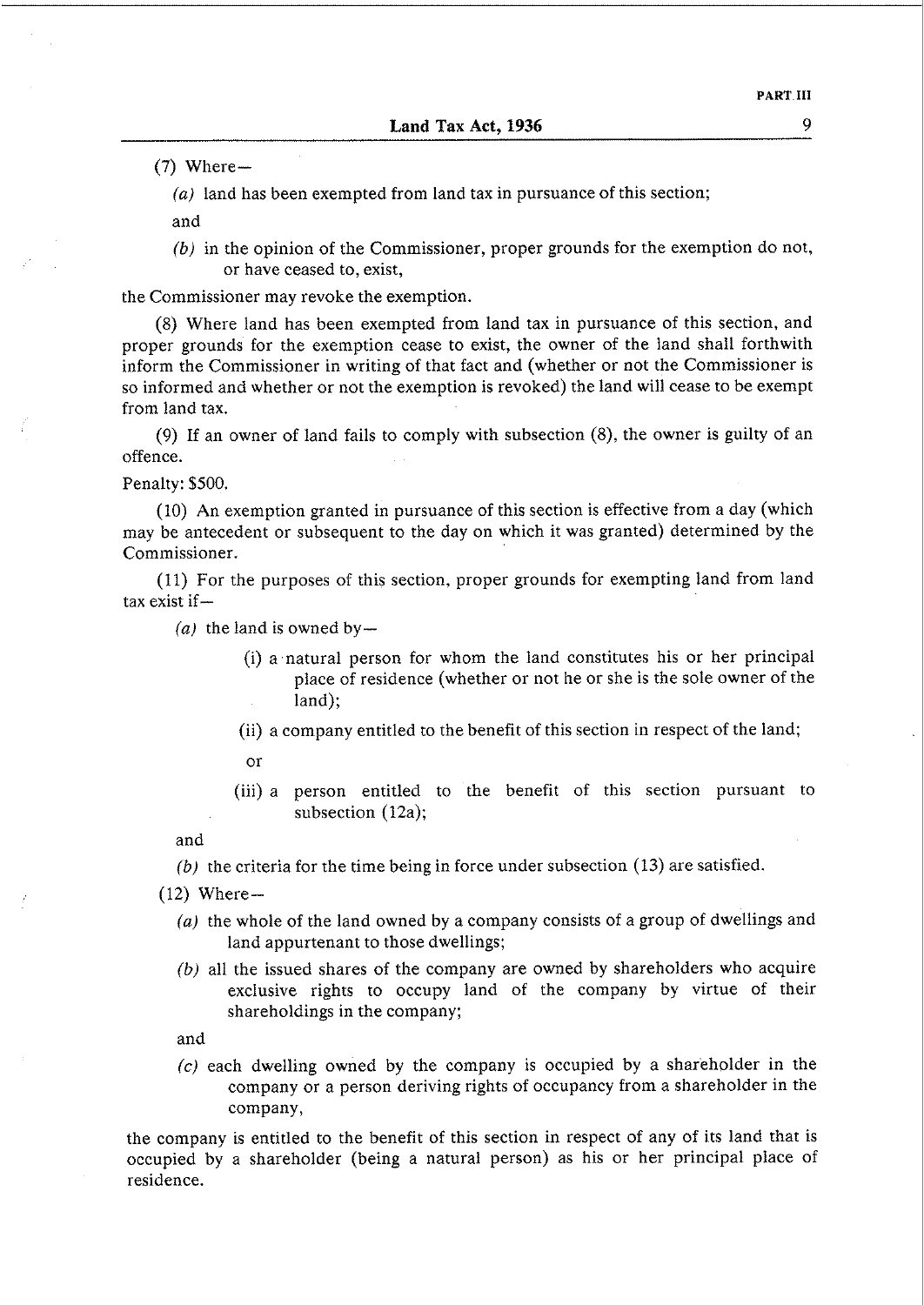(12a) The owner of land comprising a retirement village is entitled to the benefit of this section in respect of so much of the land as consists of-

- (a) a residential unit occupied, pursuant to a residence contract, by a natural person (alone or with any other person) as his or her principal place of residence;
- $(b)$  the land appurtenant to any such unit;

or

(c) a facility provided pursuant to the retirement village scheme for the exclusive use of the residents (and their guests).

(13) The Governor may, by regulation, determine criteria for the purposes of subsection  $(11)(b)$ .

(14) A notice under this section may be given personally or by post.

(15) Where an owner of land contravenes or fails to comply with a provision of this i section, and, in consequence, land tax is not assessed in respect of that land during a financial year for which land tax is payable upon the land, the Commissioner may assess the land tax upon the land for that financial year at a rate not exceeding double the rate that would otherwise have been applicable.

#### Taxable value **of land**

11. (1) Subject to this Act, the site value of land is its taxable value.

(2) Land tax in respect of a particular financial year is calculated on the basis of determinations of site value in force under the Valuation of Land *Act,* 1971, as at midnight on the thirtieth day of June immediately preceding the commencement of that financial year (whether the determination is actually made before, on or after that date).

(3) Where a determination of site value as in force at the date referred to in subsection (2) is corrected or amended under the Valuation of Land Act, 1971 (whether in pursuance of an objection, review or appeal or otherwise), the determination of site value, as corrected or amended, must be used for the calculation of land tax.

## Scale **of** land tax

**12.** (1) Subject to this section, land tax is calculated in accordance with the following table:

| ιαυισ.                      |                       |                                         |        |           |                                                                                                                 |        |                                |                                                                                   |        |  |  |  |
|-----------------------------|-----------------------|-----------------------------------------|--------|-----------|-----------------------------------------------------------------------------------------------------------------|--------|--------------------------------|-----------------------------------------------------------------------------------|--------|--|--|--|
|                             |                       | Taxable Value of Land<br>Subject to Tax |        |           |                                                                                                                 |        | Amount of tax                  |                                                                                   |        |  |  |  |
| Not exceeding \$80 000      |                       |                                         |        |           | Nil                                                                                                             |        |                                |                                                                                   |        |  |  |  |
| Exceeding \$80 000          |                       | but not exceeding \$300 000             |        |           | For every \$100 or fractitional part of<br>\$100 of the excess over \$80 000 of<br>the value $\ldots$ \$0.35    |        |                                |                                                                                   |        |  |  |  |
| Exceeding \$300 000 but not | exceeding \$1 000 000 |                                         |        |           | \$770 plus \$1.50 for every \$100 or<br>fractitional part of \$100 of the excess<br>over \$300 000 of the value |        |                                |                                                                                   |        |  |  |  |
| Exceeding \$1 000 000       |                       |                                         |        |           |                                                                                                                 |        | over \$1,000 000 of the value. | \$11 270 plus \$1.90 for every \$100 or<br>fractional part of \$100 of the excess |        |  |  |  |
| 冰                           | $^{\star}$            | $\rtimes$                               | $\ast$ | $\approx$ | $\ast$                                                                                                          | $\ast$ | $\ast$                         | $\ast$                                                                            | $\ast$ |  |  |  |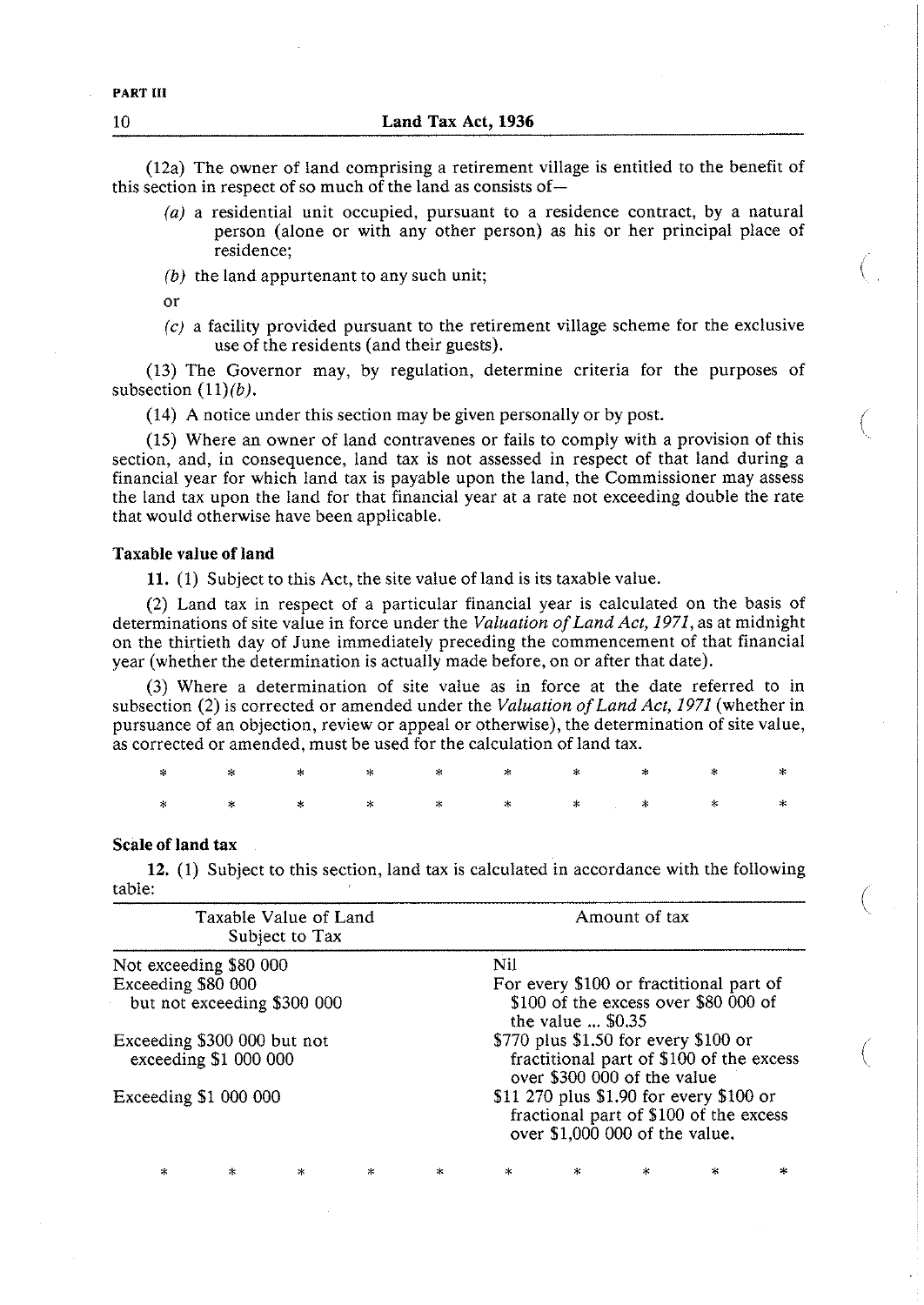**(3)** Except as otherwise provided by this Act, land tax is calculated on the basis of the aggregate taxable value of all land owned by the taxpayer.

(4) Where a taxpayer is liable to pay land tax in respect of land included in more than one land tax assessment, the land tax is (subject to any additional levy that affects portion only of that land) apportioned to and chargeable on the land included in the various assessments in the proportions that the taxable value of the land included in each separate assessment bears to the aggregate taxable value of all the land.

## **Defined rural areas**

**12c.** The Governor may, by proclamation—

(a) declare any part of the State to be a defined rural area for the purposes of this Act;

or

*(b)* vary or revoke any such declaration.

#### **Minimum tax**

**13.** Where the total amount of land tax payable by any taxpayer in respect of any year would, apart from this section, be less than \$5, no land tax is payable.

#### **Tax in case where there are two or more owners**

15. (1) Subject to subsection (la), where two or more persons are the owners of land, the same amount of land tax is payable in respect of that land as if only one person were the owner.

(la) Subsection (1) does not affect the operation of any provisions of this Act under which the value of land is aggregated, for the purpose of the assessment of tax, with the value of other land.

(2) Subject to subsections **(3)** and (4), where two or more persons are the owners of land, the value of that land will not be aggregated, for the purpose of the assessment of tax, with the value of-

(a) any land owned by any one of those persons solely in that person's own right;

or

 $(b)$  any land-

(i) owned by those persons together with some other person;

- or
- (ii) owned by one or more of those persons together with some other person.

11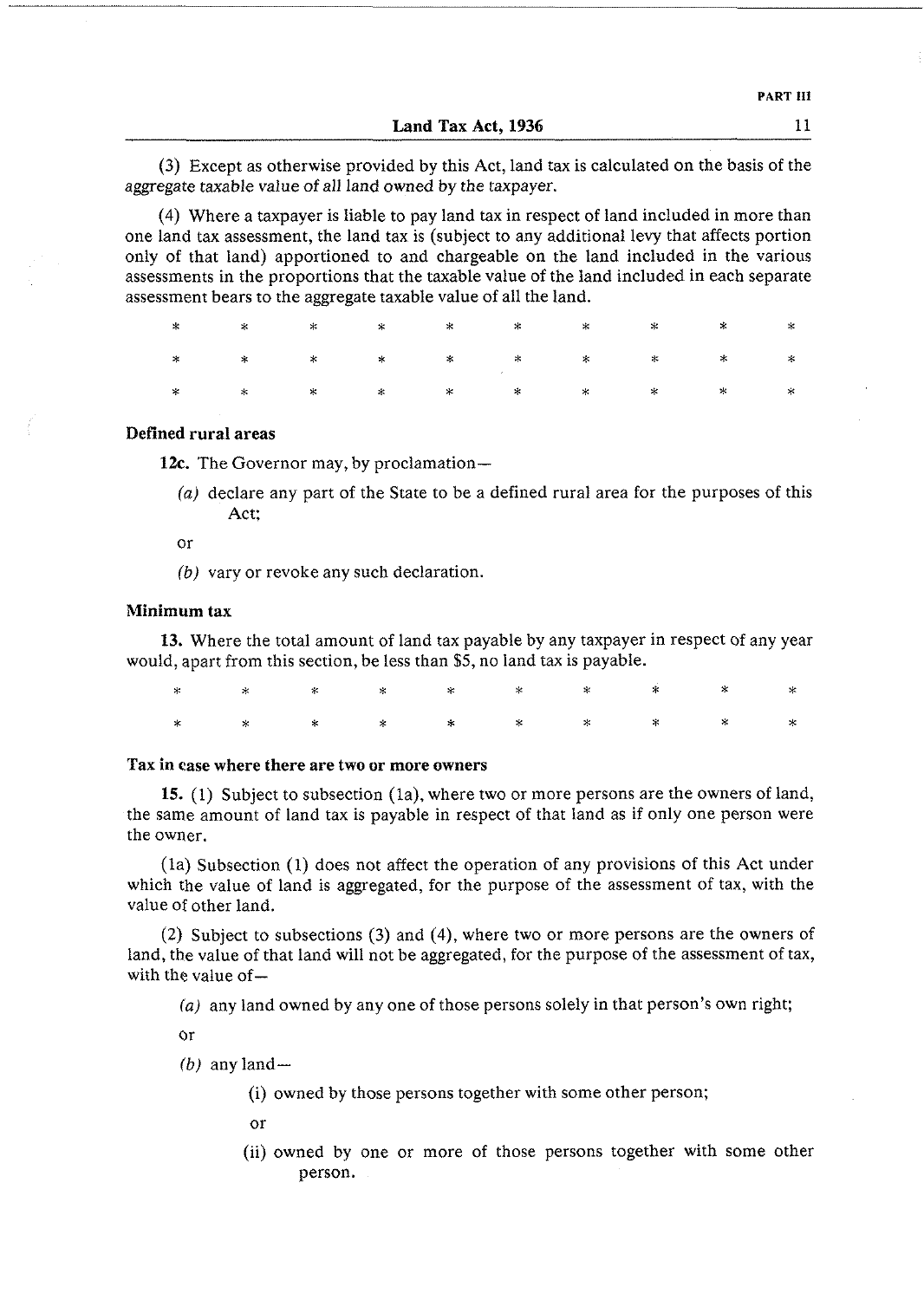**(3)** Where there are in relation to land different persons who fall into two or more of the following categories:

- (a) legal owner of the land;
- (b) equitable owner of the land;
- (c) prospective owner of the land,

the Commissioner may treat the person or persons who fall within any one of those categories as the sole owner or owners of the land.

- $(4)$  Where-
	- (a) land is held in trust;
	- *(b)* notice of the trust is given in accordance with the regulations;

and

(c) the legal owner or the prospective owner is the taxpayer in respect of the land,

the value of the land will not be aggregated for the purpose of calculation of tax with the value of other land owned by that taxpayer unless that other land is held in trust for the same beneficiary.

(5) Where two or more trustees own land separately, but subject to the same trust, the Commissioner may treat any one or more of those trustees as the owner or owners of all the land subject to that trust.

- $(6)$  In this section-
	- "equitable owner" in relation to land means a person who is an owner of the land by virtue of a trust (not being a trust arising by operation of law in consequence of a contract to purchase or acquire an estate or interest in the land):
	- "legal owner" in relation to land means a person who is an owner of the land by virtue of a vested legal estate or interest in the land:
	- "prospective owner" in relation to land means a person who is an owner of the land by virtue of being entitled to purchase or acquire an estate or interest in the land.

|  |  |  |  | $\begin{array}{ccccccccccccccccccccccccc} \ast & \times & \times & \times & \times & \times & \times & \times & \times & \times & \times & \times \end{array}$ |  |
|--|--|--|--|----------------------------------------------------------------------------------------------------------------------------------------------------------------|--|
|  |  |  |  |                                                                                                                                                                |  |
|  |  |  |  |                                                                                                                                                                |  |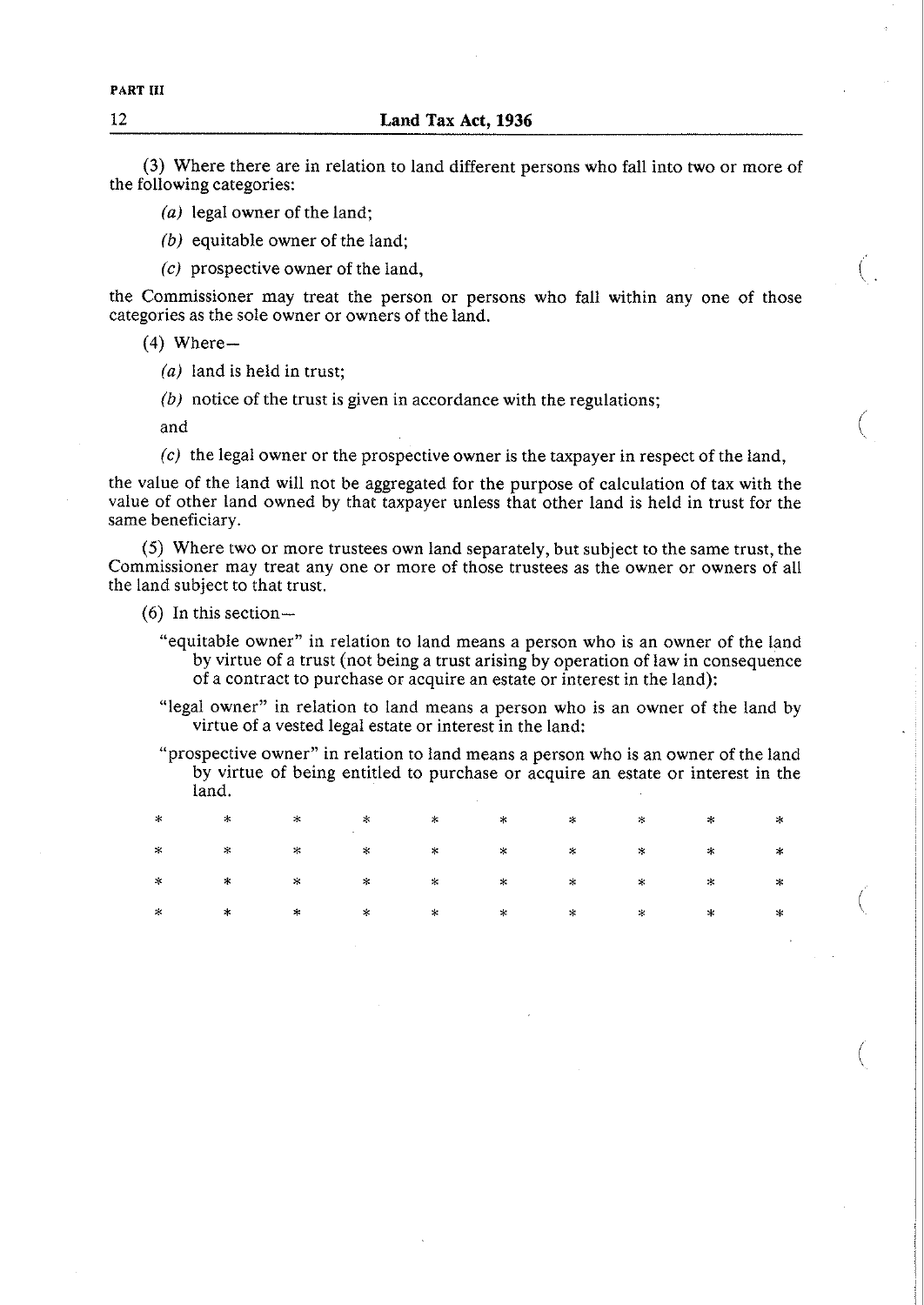|                       |               |               |         |                    |               |                                         |                |                       | <b>PART IV</b> |  |
|-----------------------|---------------|---------------|---------|--------------------|---------------|-----------------------------------------|----------------|-----------------------|----------------|--|
|                       |               |               |         | Land Tax Act, 1936 |               |                                         |                | 13                    |                |  |
|                       |               |               |         | <b>PART IV</b>     |               |                                         |                |                       |                |  |
|                       |               |               |         |                    |               | LIABILITY AND DISTRIBUTION OF LIABILITY |                |                       |                |  |
| $\star$               | $\ast$        | $\ast$        | $\star$ | $\ast$             | $\star$       | $\star$                                 | $\ast$         | $\star$               | $\ddot{\ast}$  |  |
| $\approx$             | $\star$       | $\ast$        | $\star$ | $\,\times\,$       | $\mathcal{H}$ | $\star$                                 | $\mathbf{x}$   | $\star$               | $\ast$         |  |
| $\ast$                | $\star$       | $\mathbf{x}$  | $\ast$  | $\ast$             | $\star$       | $\ast$                                  | $\frac{1}{2}$  | $\ast$                | $\ddot{\ast}$  |  |
| $\!\times\!$          | $\mathcal{H}$ | $\star$       | $\star$ | $\star$            | $\star$       | $\mathcal{H}$                           | $\propto$      | $\mathbb{X}$          | $\ast$         |  |
| $\ast$                | $\ast$        | $\mathbf{x}$  | $\ast$  | $\star$            | $\ast$        | $\mathcal{R}$                           | $\star$        | $\sim$                | $\ast$         |  |
| $\boldsymbol{\times}$ | $\ast$        | $\approx$     | $\ast$  | $\ast$             | $\ast$        | $\mathbf{x}$                            | $\mathbf{x}$   | $\ast$                | *              |  |
| $\approx$             | $\star$       | $\star$       | $\ast$  | $\ast$             | $\star$       | $\propto$                               | $\pmb{\times}$ | $\boldsymbol{\times}$ | $\mathcal{H}$  |  |
| $\ast$                | $\mathcal{L}$ | $\mathcal{R}$ | $\pm$   | $\star$            | $\ast$        | $\star$                                 | $\star$        | $\star$               | $\star$        |  |
|                       |               |               |         |                    |               |                                         |                |                       |                |  |

#### *Liability to Tax*

## **Liability to land tax**

**31.** Subject to this Act, an owner of land is liable for land tax levied in respect of that land.

#### **Change of ownership**

**32.** (1) Subject to this Act, no land and no person assessed for land tax is relieved of a charge or liability for land tax in respect of a particular financial year by reason of a change in the ownership of the land, or any other event, occurring after the commencement of the financial year.

(2) The Commissioner may refuse to recognize any change in the ownership of any land until the amount of the tax on that land, together with fines and interest (if any), have been paid.

(3) The Commissioner may refuse to recognize any change in the ownership of any land where notice of that change of ownership has not been given as required by the regulations.

(4) Where the Commissioner refuses to recognize a change in the ownership of any land, the person who is recognized by the Commissioner as the owner of the land remains the taxpayer in respect of the land.

# **Taxpayers representative capacity**

**33.** (1) Subject to this Act, the following are taxpayers in their representative capacity:

*(a)* an agent of a person permanently or temporarily absent from the State;

*(b)* a trustee, executor, administrator, guardian, manager or receiver.

(2) Subject to this Act, a person who is a taxpayer in a representative capacity is, in respect of land that is held or managed by the person in that capacity, liable under this Act as if that person were the beneficial owner of the land.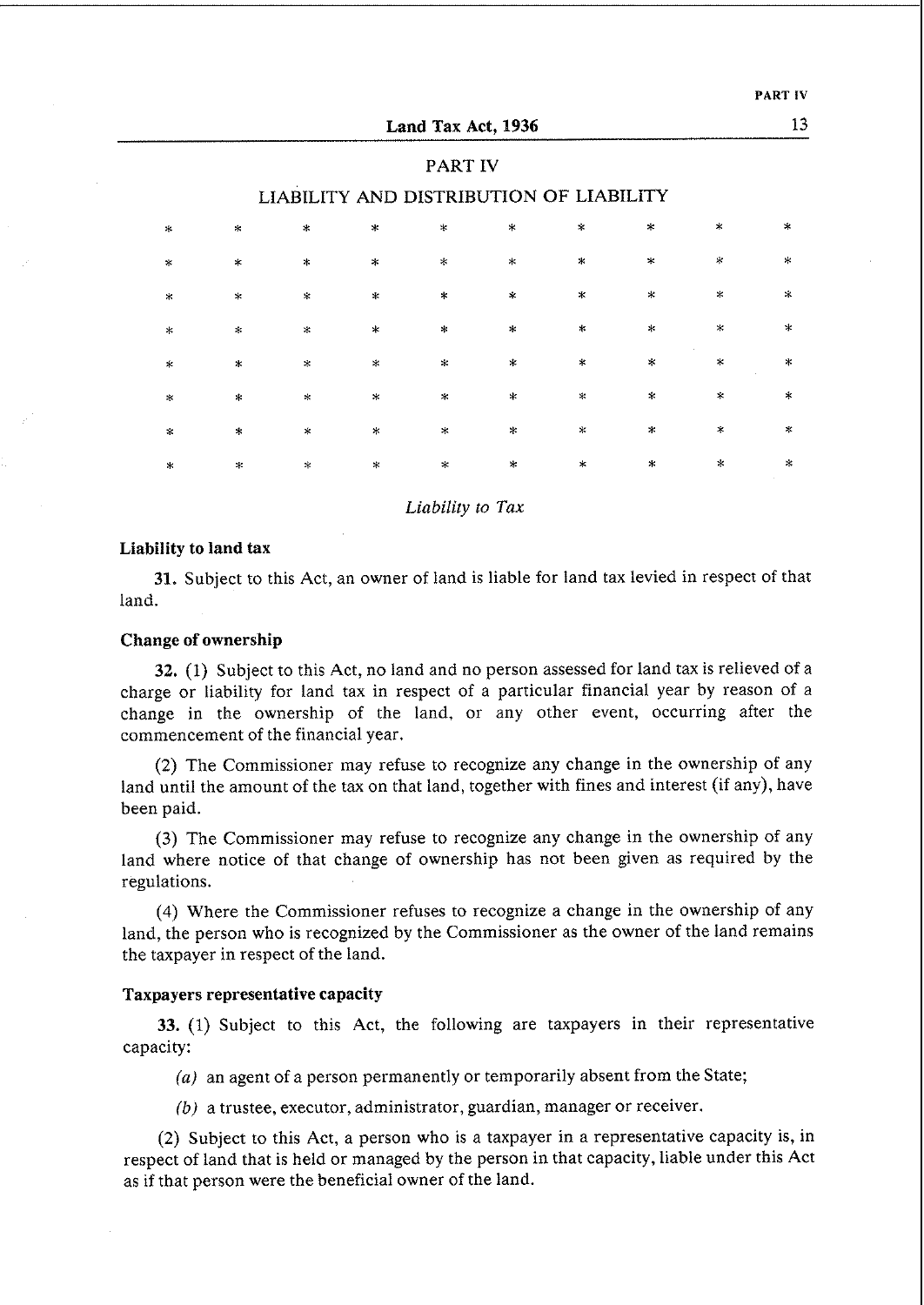#### **14 Land Tax Act, 1936**

## *Distribution of Burden of Taxation*

#### **Liability for tax to be joint and several**

34. Where there are two or more taxpayers in respect of the same land, they are jointly and severally liable to pay land tax in respect of that land.

### **Distribution of burden**

35. (1) The burden of the land tax will be distributed between the taxpayers in the relative proportions of the value of their interests in the land taxed.

(2) A taxpayer who has paid land tax in respect of land is entitled to recover from every other taxpayer in respect of the same land a proper proportion of the amount paid.

\* \* \* \* \* \* \* \* \* **<sup>X</sup>**  $\ast$ 

## **Indemnity to taxpayer in representative capacity**

**40.** A taxpayer who pays tax in a representative capacity is entitled-

(a) to recover the amount paid from those beneficially entitled to the land;

or

*(b)* to retain the amount of the payment from money that comes into his or her hands in the representative capacity.

j. ر.<br>مو

#### **Contracts, etc., to evade land tax**

**42.** (1) Where a contract, agreement or arrangement entered into in writing or verbally (whether before or after the commencement of the *Land Tax Act Amendment Act, 1977)* has or purports to have the purpose (whether as the main or a subsidiary purpose) of in any way directly or indirectly-

- *(a)* altering the incidence of land tax;
- *(b)* relieving any person from liability to pay land tax, or reducing any such liability;

or

*(c)* defeating, evading or avoiding any obligation or liability imposed by this Act, (

the Commissioner may, by notice in writing given personally or by post to the parties treat that contract, agreement or arrangement as void for the purposes of this Act.

(2) Where the Commissioner has, in pursuance of this section, treated a contract, agreement or arrangement as void for the purposes of this Act, it will be presumed, in any legal proceedings, in the absence of proof to the contrary, that the purpose of the contract, agreement or arrangement is such as would attract the operation of this section.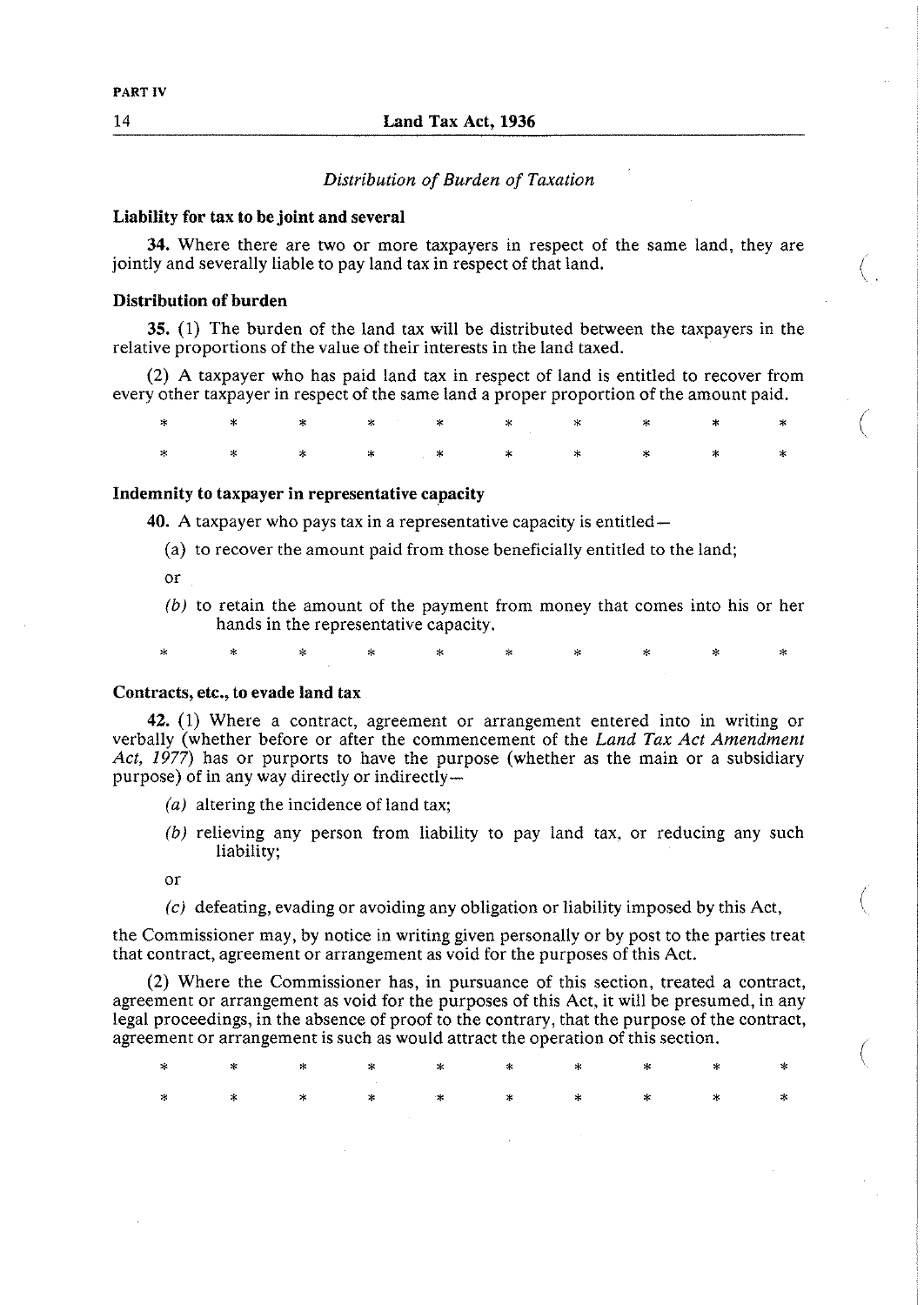## PART VI

# COLLECTION AND RECOVERY OF TAX

#### *Time* for *Payment*

#### **Time for payment of tax**

**56. (1)** Land tax is due and payable 30 days after the service of a particular notice showing the amount payable.

(2) When the Commissioner has reason to believe that a taxpayer may leave Australia before the tax for which the taxpayer is, or is to be, liable will be due and payable, the tax becomes due and payable on such date as the Commissioner fixes and notifies to the taxpayer.

 $\dot{\mathbf{x}}$ 

#### **Request for detailed statement of tax claim**

**56a.** The Commissioner must, upon receipt of a request in writing made by a taxpayer, render a fuil and detailed statement of the taxpayer's liability to pay the amount of tax shown in a particular notice.

#### **Power of Commissioner to extend time for payment**

**57.** The Commissioner may, if sufficient reason is shown, postpone the day upon which any land tax will become due and payable.

### **Fine for unpaid land tax**

**58. (1)** If land tax is unpaid at the expiration of 30 days from the date on which it fell due, the amount of the land tax will be increased by a fine of 5 per cent of the amount in arrears.

(2) The Commissioner may, for any proper reason, remit a fine under this section wholly or in part.

#### **Postponement and remission of tax in cases of hardship**

**58a.** (1) Where the Commissioner is satisfied upon application by a taxpayer that the payment of land tax in respect of any financial year would cause hardship to that taxpayer the Commissioner may postpone the payment of that land tax or any portion of that land tax.

(2) The Commissioner may, if of the opinion that by reason of any change in the financial circumstances of a taxpayer land tax of which payment has been postponed under this section may be paid without hardship, require the taxpayer forthwith to pay the land tax or a portion of it.

(3) Any land tax of which payment has been postponed under this section remains a first charge upon the land taxed and is recoverable forthwith by the Commissioner, in the event of any change in the ownership of the land, from any person liable to pay the tax, and, in the event of the death of the taxpayer, from the personal representatives of the taxpayer.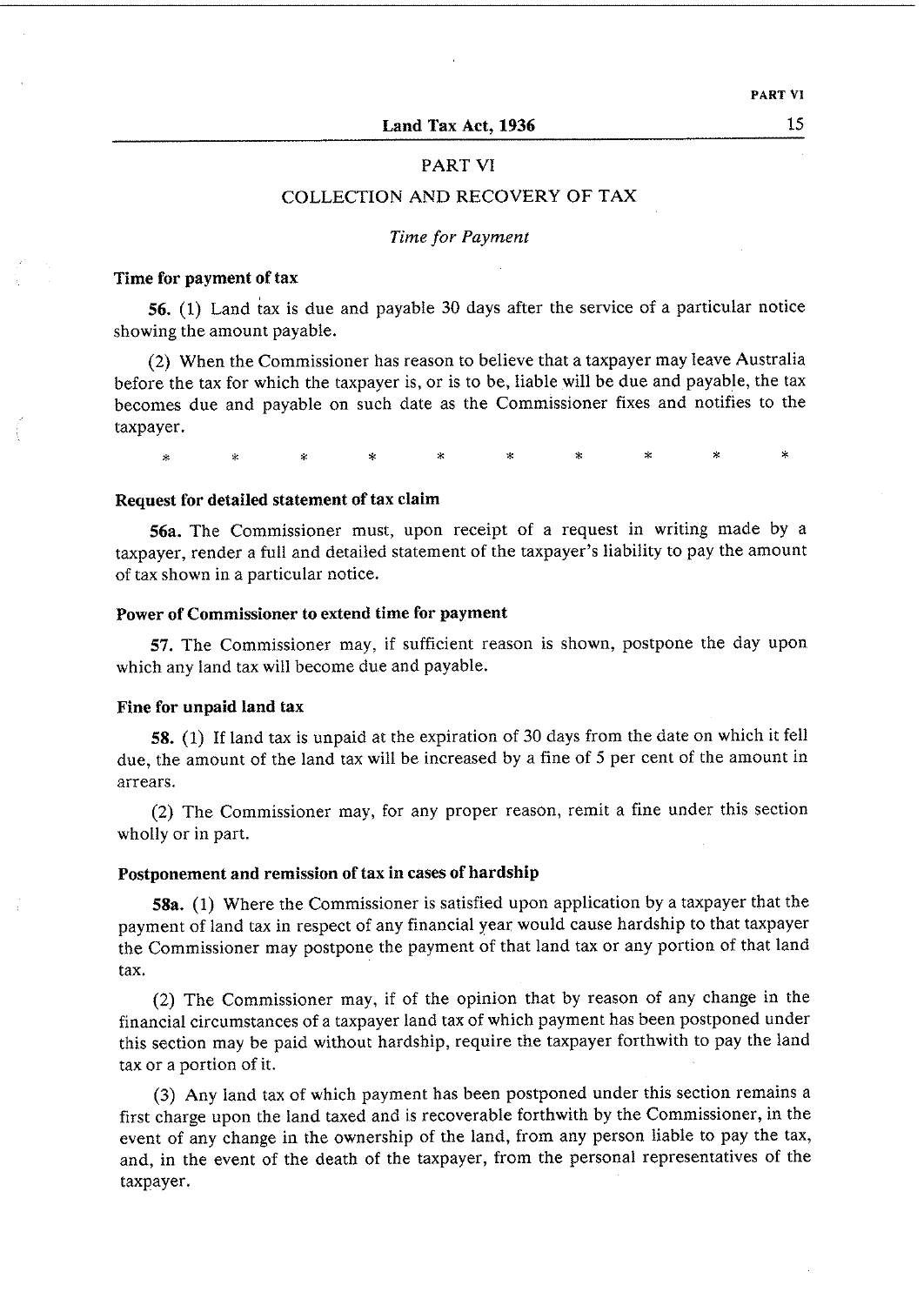(4) No penalty for late payment of tax is incurred in respect of any period for which payment of the tax has been postponed.

 $\ast$  $\ast$ 

# **Recovery of Taxes**

## **Recovery of land tax as a debt**

**59.** (1) If tax is in arrears, it may be recovered as a debt due to the Commissioner.

(2) The taking of proceedings for the recovery of tax under subsection (1) does not prevent the Commissioner from proceeding under any other provision of this Act for the recovery of the tax.

(3) If it appears from a valuation roll under the *Valuation of Land Act, 1971,* that the defendant in proceedings for the recovery of tax under this Act was the owner of the land in respect of which the tax was assessed, it will be presumed in the absence of proof to the contrary that the defendant is liable to pay the tax.

### **Power to collect tax from persons owing money to taxpayer**

61. (1) The Commissioner may by notice in writing (a copy of which must be forwarded to the taxpayer to the last place of address known to the Commissioner) require-

- (a) any person from whom money is due or may become due to a taxpayer;
- *(b)* any person who holds, or may subsequently hold, money for or on account of a taxpayer;
- *(c)* any person who holds or may subsequently hold money on account of some other person for payment to a taxpayer;

or

i.

(d) any person having authority from some other person to pay money to a taxpayer,

to pay forthwith, or upon the money becoming due or being held, or within such further time as the Commissioner allows the money or so much of it as is sufficient to pay the land tax due by the taxpayer and the interest and costs (if any) imposed by this Act or any court in respect of any omission or offence against this Act.

(2) A person who fails to comply with a notice under this section is guilty of an offence.

Penalty: \$100.

(3) Where the amount payable by a person to whom a notice under subsection (1) has been given is less than the amount of land tax and interest due by the taxpayer, that person shall pay to the Commissioner in reduction of that tax and interest the amount payable by that person to the taxpayer.

(4) A person making a payment under this section is entitled to indemnity from the taxpayer in respect of that payment.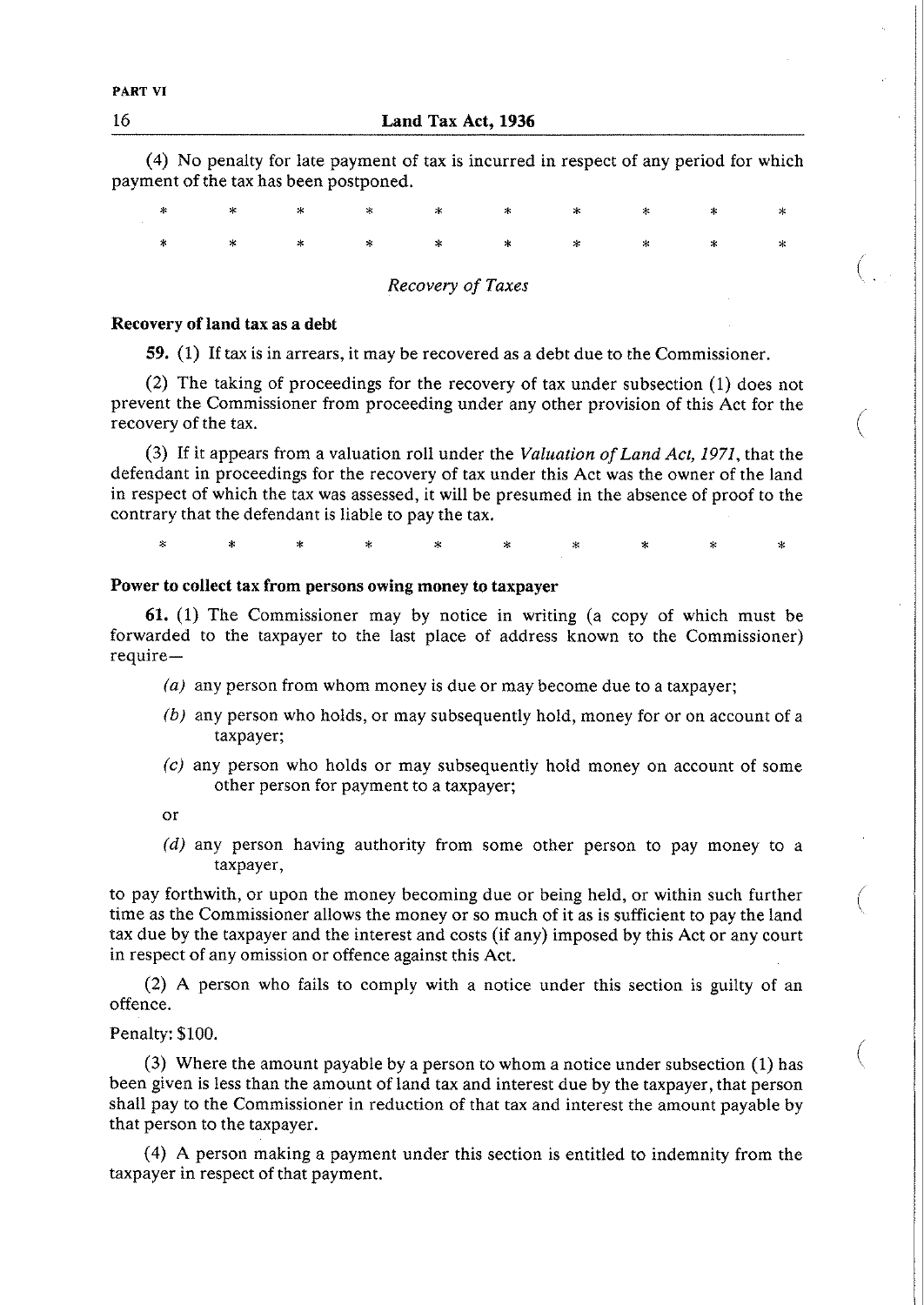(5) If the land tax and interest are paid before any payment is made under this section, the Commissioner must forthwith give notice of the payment to the person to whom the notice under subsection (1) was given.

#### **Notice of intention to** let **or sell**

**62. (1)** If land tax is in arrears for six months or more, the Commissioner may have a notice published in the Gazette-

(a) specifying the land in respect of which the tax is payable;

(b) specifying the amount of the tax in arrears;

and

**(c)** stating that if the tax is not paid within three months of the date of the notice the Commissioner will let the land, or apply to the Supreme Court for an order for sale of the land.

(2) If at the expiration of three months from the date of a notice published under subsection  $(1)$  any part of the tax remains in arrears the Commissioner may—

(a) let the land;

or

(b) apply to the Supreme Court for an order for the sale of the land.

(3) The Supreme Court may, on an application under subsection  $(2)(b)$  –

(a) make an order for the sale of the land;

and

(b) give directions as to how the proceeds of sale are to be dealt with.

(4) Subject to any directions of the Supreme Court under subsection **(3),** where land is leased or sold in pursuance of this section the proceeds will be applied by the Commissioner towards the payment of the arrears of tax and the costs of proceeding under this section and any surplus must be paid to the person beneficially entitled to the land or, if the land has been sold, to the person who was beneficially entitled to the land prior to the sale.

sk.

## **Transfer of land to the Crown**

**65.** Where land is unencumbered except by a liability to pay land tax, the Commissioner may, on behalf of the Crown, accept a transfer of an estate in fee simple in the land in satisfaction of the liability for land tax.

### **Land tax to be a first charge on land**

*66.* Subject to this Act, tax is, until payment, a first charge on the land subject to the tax.

## **Certificates in respect of liability to land tax**

**66a.** (1) Upon application by the purchaser of any land, or the purchaser's agent, and payment of the prescribed fee, the Commissioner may issue a certificate showing the amount (if any) of tax that is, or will be, payable under this Act in respect of the land on a specified date ("the relevant date").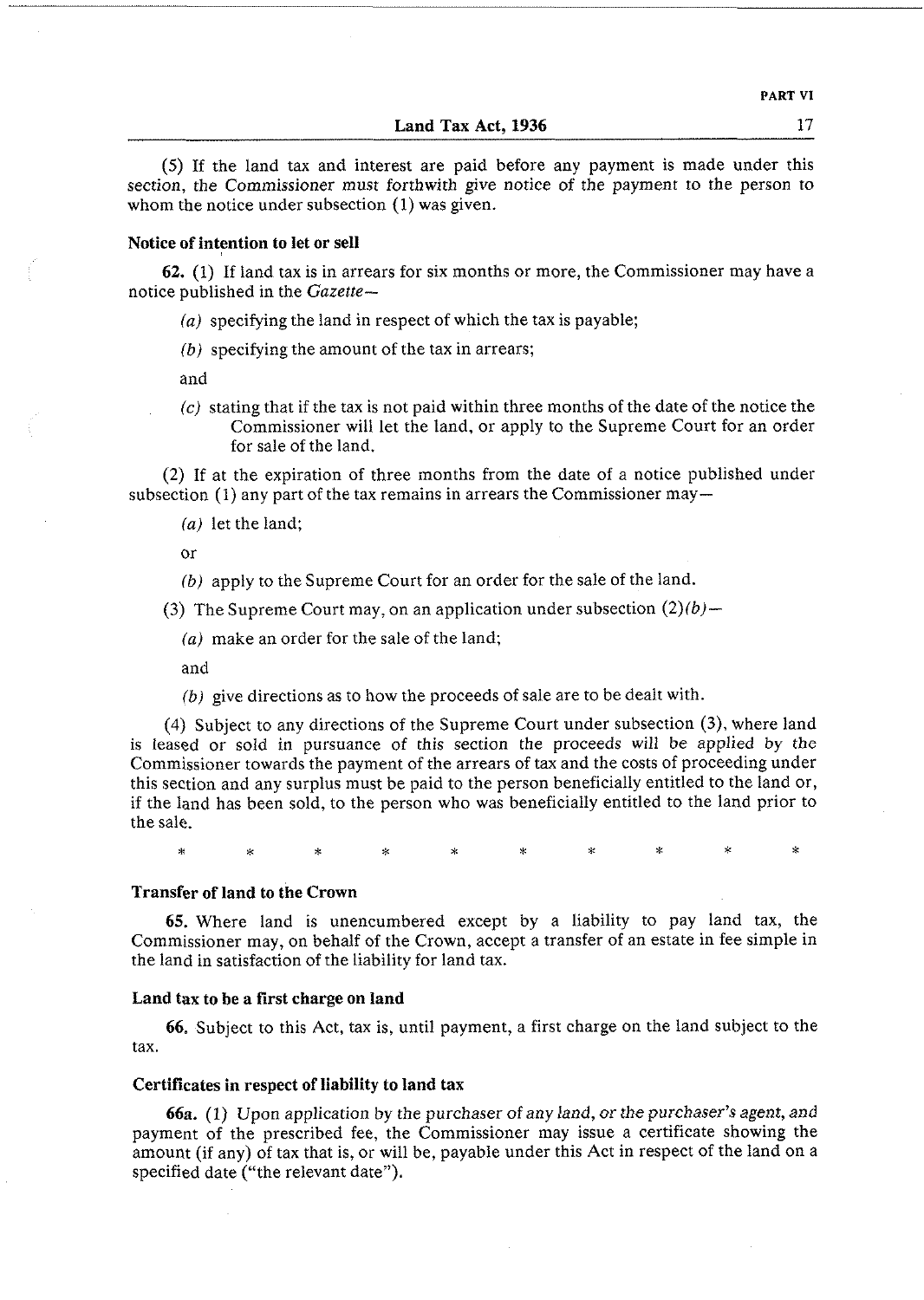**(2)** Where the Commissioner is unable to calculate exactly the amount referred to in subsection (I), the Commissioner may make an estimate of that amount.

(3) Where the land in respect of which an application is made under this section is only part of the land included in a land tax assessment, the certificate referred to in subsection (1) must relate to the whole of the land comprised in the assessment.

 $(4)$  Where-

*(a)* the amount (if any) stated in a certificate given under this section is paid within a period specified in the certificate;

or

*(b)* the certificate indicates that no amount is or will be payable,

the purchaser and the purchaser's successors in title are released from any liability to land tax that accrued in respect of the land before the relevant date, and no such liability is or remains a charge upon the land after it becomes vested in the purchaser.

#### **No statute of limitation to apply**

67. No statute of limitation bars or affects any action or remedy for recovery of tax.

## **Alterations to valuations or assessments of tax**

68. (1) The right of the Commissioner to recover tax under this Act is not suspended or delayed by an objection, review or appeal in relation to a valuation under the *Valuation of Land Act, 1971,* and the Commissioner may recover tax on the assumption that the valuation is correct, but if any alteration to a valuation affecting the amount of land tax payable in respect of any land is made under that Act (whether in consequence of an objection, review or appeal, or otherwise) the Commissioner must refund to the taxpayer any excess tax recovered, or may recover any additional tax, recoverable on the basis of the altered valuation, as arrears.

(2) Subject to this section, the Commissioner may (whether or not an application for amendment of the assessment has been made) amend an assessment of tax by making such alterations or additions as are necessary to ensure its completeness and accuracy.

(3) An amendment may be made under this section-

- *(a)* where an application by a taxpayer under this section is made within three years after the service of notice of the assessment or an amendment to the assessment and the taxpayer has supplied to the Commissioner within that period or such further period as the Commissioner may allow all information required for the purpose of deciding the application-at any time;
- *(b)* where the Commissioner is of the opinion that a taxpayer has attempted to evade the payment of land tax-at any time;
- *(c)* in any other case-within three years after the service of notice of the assessment or of an amendment to the assessment.

(4) Where an amendment to an assessment has been made in accordance with this section and a period of more than three years has elapsed since the service of notice of the original assessment, any further amendment of the assessment must, subject to this section, be limited to the subject matter of the prior amendment.

(5) Where the amendment to an assessment has the effect of imposing any fresh liability, or increasing an existing liability, the taxpayer is liable to pay the difference between the tax (if any) already paid under the assessment and the tax that is to be paid according to assessment as amended.

(6) Where an alteration in an assessment has the effect of reducing the taxpayer's liability the Commissioner must refund any tax overpaid.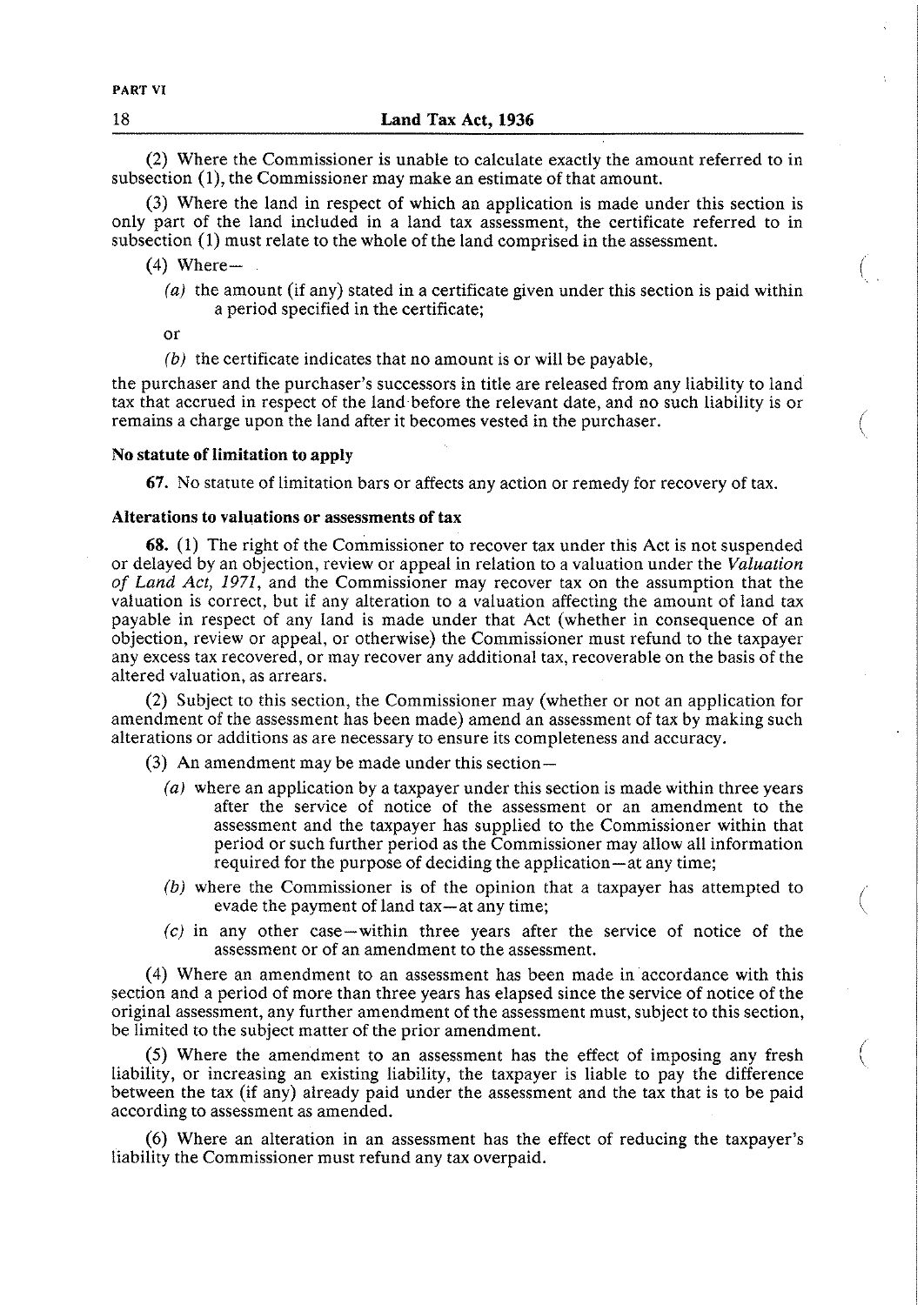#### **Land Tax Act. 1936**

# PART VII

# MISCELLANEOUS

## **Objections**

**68a.** (1) A person who is aggrieved by-

- *(a)* a decision of the Commissioner as to whether land is or is not land used for primary production;
- *(b)* any decision of the Commissioner under section 10;

or

 $(c)$  a decision of the Commissioner under section 42 to treat a contract, agreement or arrangement as void for the purposes of this Act,

may, within 30 days after receiving notice of the decision of the Commissioner, lodge with the Treasurer an objection in writing that sets out in detail the grounds of the objection.

(2) The Treasurer may, after consideration of the grounds of an objection under this section-

*(a)* uphold the decision of the Commissioner and dismiss the objection;

#### or

*(b)* reverse or vary the decision of the Commissioner.

(3) A decision of the Treasurer under this section is final and without appeal, and may not be called in question in any legal proceedings.

#### **Appeal**

**68b.** (1) Subject to this section, a person who is aggrieved by a decision of the Commissioner, under section 42, to treat a contract, agreement or arrangement as void for the purposes of this Act, may appeal against that decision to a Local Court of Full Jurisdiction.

(2) An appeal under subsection (1) must be instituted within 30 days after the appellant receives notice, either personally or by post, of the decision of the Commissioner.

(3) An appeal under subsection (1) is limited to a decision of the Commissioner which involves a question of law.

(4) In any appeal under subsection **(I),** the Local Court may-

- *(a)* dismiss the appeal;
- *(b)* reverse or vary the decision appealed against;
- (c) make any order as to costs or any other matter that the justice of the case requires.

(5) A decision of the Local Court under this section is final and without appeal and may not be called into question in any legal proceedings.

#### **Tax recoverable**

**68c.** (1) The right of the Commissioner to recover any land tax under this Act is not suspended or delayed by an objection or appeal under this Act.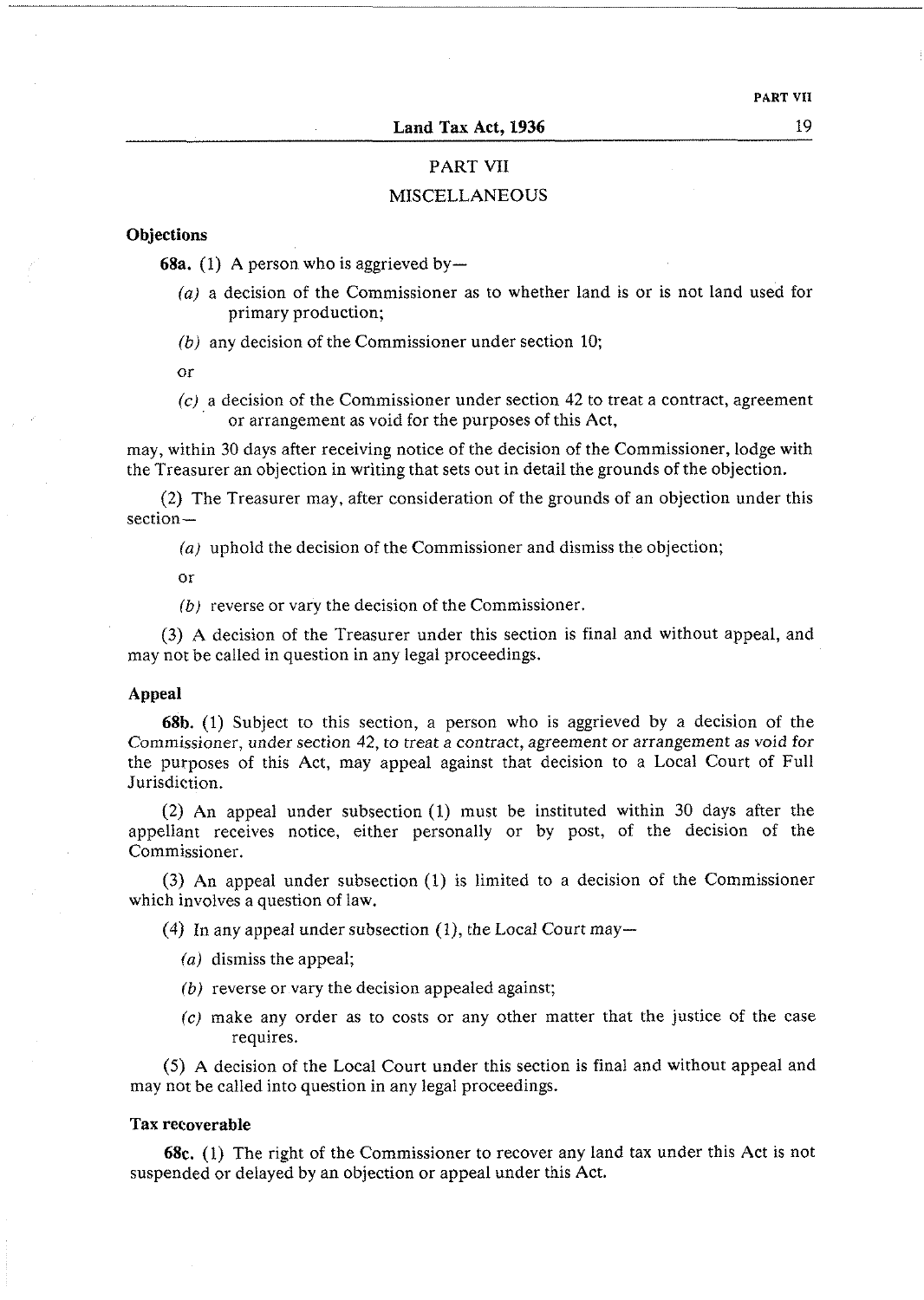#### *20* Land Tax Act, **1936**

*(2)* Where the amount of any land tax is reduced or increased in consequence of an objection or appeal under this Act, the Commissioner must refund to the taxpayer any excess paid, or may recover from the taxpayer any additional tax payable, as the case may require.

#### Powers of inspection and inquiry

**73.** *(1)* The Commissioner or a member of the Commissioner's staff may, for the purposes of this Act-

- *(a)* enter premises and inspect and take extracts from, or make copies of, any books or documents in the premises that appear relevant to the assessment of land tax;
- (b) require the occupier of any land to disclose the name of the owner of the land.
- $(2)$  A person who-
	- (a) hinders the Commissioner or a member of the Commissioner's staff in the exercise of powers conferred by subsection (1);

or

*(6)* refuses or fails to disclose the name of the owner of land or intentionally gives an incorrect name when required to disclose the name under subsection *(I),* 

is guilty of an offence.

Penalty: *\$200.* 

#### Commissioner may cause a person to be examined before a local court

*74. (1)* A local court constituted of a magistrate may, on the application of the Commissioner, summon a person-

*(a)* to appear for examination before the court on a question relevant to the administration of this Act;

or

*(b)* to produce documents or other records before the court.

*(2)* A person summoned to appear for examination under subsection *(l)(a)* is liable to answer all questions relevant to the matter under investigation put by or on behalf of the Commissioner.

 $\ast$ 

(4) Any person who wilfully gives false evidence on being examined under this section is guilty of perjury.

(5) The proceedings under this section must be conducted privately.

#### Evidence

*75. (1)* The production of the *Gazette* containing-

*(a)* a notice purporting to be published by the Commissioner under this Act;

or

*(6)* a notice of the appointment of an officer under this Act,

is conclusive evidence of that publication or appointment.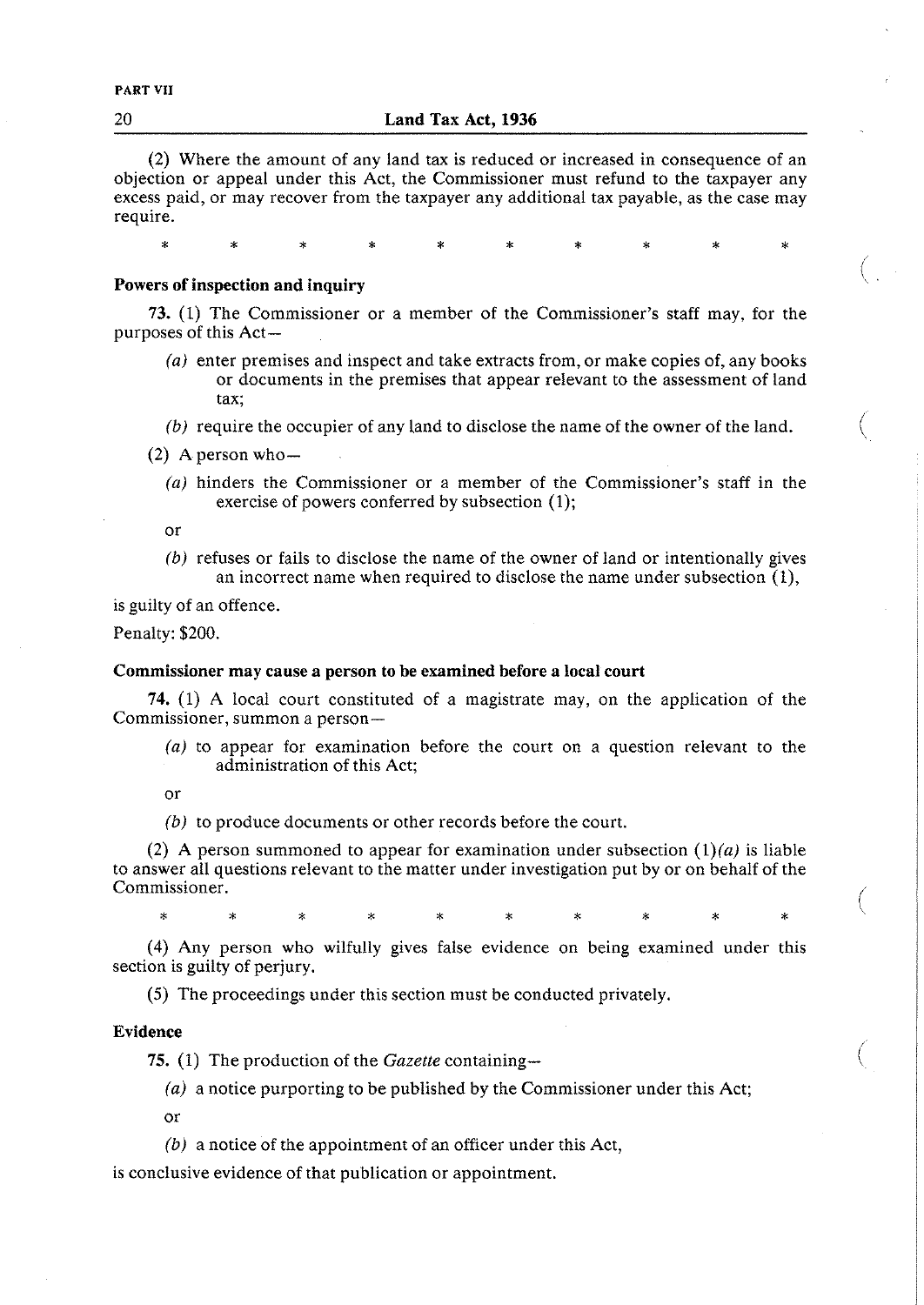**Land Tax Act, 1936** 21

(2) In any proceedings for the recovery of tax, an apparently genuine document purporting to be under the hand of the Commissioner and to certify that-

(a) the Commissioner is satisfied that a notice in specified terms showing the amount of tax payable by the defendant was posted to the defendant at a specified address;

and

(b) in the ordinary course of post the notice would have reached the address to which it was posted on or before a specified day,

is conclusive evidence of the service of the notice on the defendant on the day so specified unless the defendant proves-

 $(c)$  that the notice was sent to an incorrect address;

and

 $(d)$  that-

(i) the Commissioner had notice of the correct address;

or

(ii) the fact that the Commissioner did not have notice of the correct address was not attributable to any wrongful act or omission on the defendant's part.

#### **Summary procedure**

**76.** The offences constituted by this Act are summary offences.

#### **Prosecution may be commenced within three years**

**77.** A prosecution for any offence against this Act may be commenced at any time within three years after the date on which the offence is alleged to have been committed.

\* \* \* \* \* \* \* \* \* \*

#### **Regulations**

**80.** (1) The Governor may make regulations for the purposes of this Act.

(2) Any such regulation may impose a penalty not exceeding \$100 for breach of a regulation.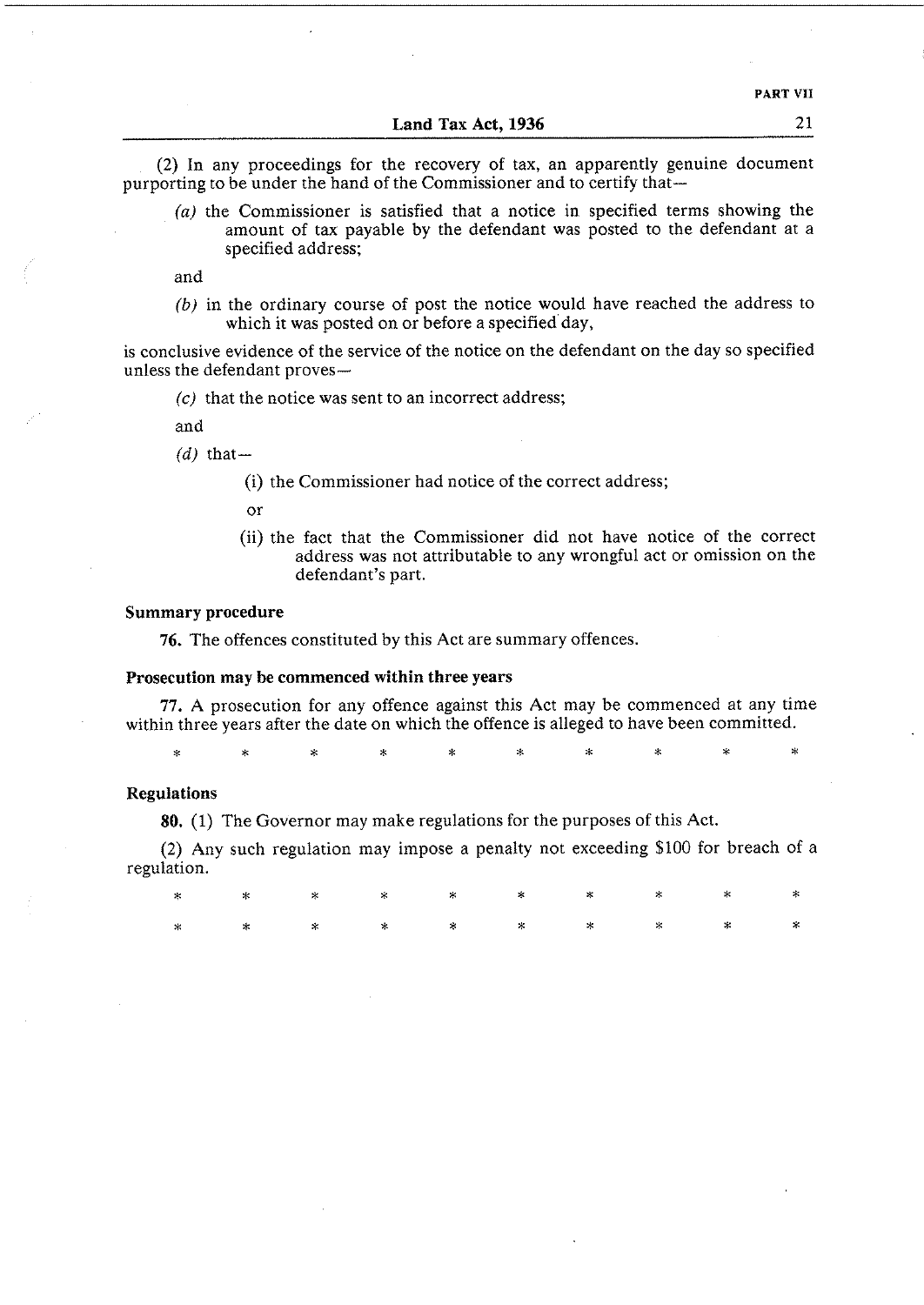# **APPENDIX**

#### Legislative History

 $\bar{z}$ 

The **Land Tax Act,** *1936,* repealed the following Acts:

**Taxation Act,** *I927*  **Taxation Amendment Act,** *1927*  **Taxation Act Amendment Act.** *I929*  **Taxation Act,** *1930*  **Land Tax Act,** *1931*  **Taxation Act,** *1933*  **Tatation Act.** *1934*  **Taxation Act,** *1933* 

Legislative history prior to 3 February 1976 appears in marginal notes and footnotes included in the consolidation of this Act contained in Volume 5 of The Public General Acts of South Australia 1837-1975 at page 575.

Certain textual alterations were made to this Act by the Commissioner of Statute Revision when preparing the reprint of the Act that incorporated all amendments in force as at 18 May 1987. A schedule of these alterations was laid before Parliament on 6 August 1987.

| Section 1:<br>Sections 2 and 3:<br>Section $4(1)$ : | amended by 62, 1986, s. 7 (Sched.)<br>repealed by 62, 1986, s. 7 (Sched.)<br>amended by 62, 1986, s. 7 (Sched.)<br>definition of "business of primary production" amended by 79, 1982, s. 3;<br>definition of "the Commissioner" substituted by 62, 1986, s. 7 (Sched.)<br>definition of "contribution" repealed by 62, 1986, s. 7 (Sched.)<br>definition of "contributor" repealed by 62, 1986, s. 7 (Sched.)<br>definition of "declared rural land" substituted by 41, 1976, s. 3; repealed by 29, 1981,<br>s. $9(a)$<br>definition of "determination of unimproved value" repealed and definition of<br>"determination of site value" inserted in its place by 29, 1981, s. 9(b)<br>definition of "improvements" repealed by 29, 1981, s. $9(c)$<br>definition of "liquidator" amended by 62, 1986, s. 7 (Sched.)<br>definition of "the metropolitan area" substituted by 80, 1983, s. 3; repealed by<br>44, 1990, s. 3<br>definition of "owner" amended by $62$ , 1986, s. 7 (Sched.); 48, 1989, s. 3(a), (b)<br>definition of "particular notice" amended by 62, 1986, s. 7 (Sched.)<br>definition of "regulation" deleted in pursuance of the Acts Republication Act, 1967<br>definition of "retirement village" inserted by 72, 1987, s. 3<br>definition of "returns" amended by 62, 1986, s. 7 (Sched.)<br>definition of "shack site lease" inserted by $48$ , $1989$ , s. $3(c)$<br>definition of "site improvements" repealed and definition of " site value" inserted in<br>its place by 29, 1981, s. 9(d)<br>definition of "Treasurer" repealed by 62, 1986, s. 7 (Sched.)<br>definition of "unimproved value" repealed by 29, 1981, s. $9(e)$ |
|-----------------------------------------------------|------------------------------------------------------------------------------------------------------------------------------------------------------------------------------------------------------------------------------------------------------------------------------------------------------------------------------------------------------------------------------------------------------------------------------------------------------------------------------------------------------------------------------------------------------------------------------------------------------------------------------------------------------------------------------------------------------------------------------------------------------------------------------------------------------------------------------------------------------------------------------------------------------------------------------------------------------------------------------------------------------------------------------------------------------------------------------------------------------------------------------------------------------------------------------------------------------------------------------------------------------------------------------------------------------------------------------------------------------------------------------------------------------------------------------------------------------------------------------------------------------------------------------------------------------------------------------------------------------------------------------------------------------------|
| Section $4(2)$ :                                    |                                                                                                                                                                                                                                                                                                                                                                                                                                                                                                                                                                                                                                                                                                                                                                                                                                                                                                                                                                                                                                                                                                                                                                                                                                                                                                                                                                                                                                                                                                                                                                                                                                                            |
| Section 4a:                                         | repealed by 29, 1981, s. $9(f)$<br>substituted by 62, 1986, s. 7 (Sched.)                                                                                                                                                                                                                                                                                                                                                                                                                                                                                                                                                                                                                                                                                                                                                                                                                                                                                                                                                                                                                                                                                                                                                                                                                                                                                                                                                                                                                                                                                                                                                                                  |
| Section 6:                                          | repealed by 62, 1986, s. 7 (Sched.)                                                                                                                                                                                                                                                                                                                                                                                                                                                                                                                                                                                                                                                                                                                                                                                                                                                                                                                                                                                                                                                                                                                                                                                                                                                                                                                                                                                                                                                                                                                                                                                                                        |
| Section 7:                                          | substituted by $2, 1987, s. 4$                                                                                                                                                                                                                                                                                                                                                                                                                                                                                                                                                                                                                                                                                                                                                                                                                                                                                                                                                                                                                                                                                                                                                                                                                                                                                                                                                                                                                                                                                                                                                                                                                             |
| Section 7a:                                         | inserted by 2, 1987, s. 4                                                                                                                                                                                                                                                                                                                                                                                                                                                                                                                                                                                                                                                                                                                                                                                                                                                                                                                                                                                                                                                                                                                                                                                                                                                                                                                                                                                                                                                                                                                                                                                                                                  |
| Sections 8 and 9:                                   | repealed by 62, 1986, s. 7 (Sched.)                                                                                                                                                                                                                                                                                                                                                                                                                                                                                                                                                                                                                                                                                                                                                                                                                                                                                                                                                                                                                                                                                                                                                                                                                                                                                                                                                                                                                                                                                                                                                                                                                        |
| Section $10(1)$ :                                   | amended by 41, 1976, s. 4; 32, 1977, s. 3(a)-(c); 61, 1979, s. 3(a); 79, 1982, s. 4; 62, 1986,                                                                                                                                                                                                                                                                                                                                                                                                                                                                                                                                                                                                                                                                                                                                                                                                                                                                                                                                                                                                                                                                                                                                                                                                                                                                                                                                                                                                                                                                                                                                                             |
|                                                     | ss. 3, 7 (Sched.)                                                                                                                                                                                                                                                                                                                                                                                                                                                                                                                                                                                                                                                                                                                                                                                                                                                                                                                                                                                                                                                                                                                                                                                                                                                                                                                                                                                                                                                                                                                                                                                                                                          |
| Section $10(3)$ :<br>Section $10(4)$ and $(5)$ :    | repealed by 32, 1977, s. 3(d); inserted by 61, 1979, s. 3(b)                                                                                                                                                                                                                                                                                                                                                                                                                                                                                                                                                                                                                                                                                                                                                                                                                                                                                                                                                                                                                                                                                                                                                                                                                                                                                                                                                                                                                                                                                                                                                                                               |
| Section 10a:                                        | amended by 62, 1986, s. 7 (Sched.)<br>inserted by $61, 1979, s. 4$                                                                                                                                                                                                                                                                                                                                                                                                                                                                                                                                                                                                                                                                                                                                                                                                                                                                                                                                                                                                                                                                                                                                                                                                                                                                                                                                                                                                                                                                                                                                                                                         |
| Section $10a(4)$ and $(5)$ :                        | substituted by $62$ , 1986, s. $7$ (Sched.)                                                                                                                                                                                                                                                                                                                                                                                                                                                                                                                                                                                                                                                                                                                                                                                                                                                                                                                                                                                                                                                                                                                                                                                                                                                                                                                                                                                                                                                                                                                                                                                                                |
| Section 10a(6).                                     | amended by 62, 1986, s. 7 (Sched.)                                                                                                                                                                                                                                                                                                                                                                                                                                                                                                                                                                                                                                                                                                                                                                                                                                                                                                                                                                                                                                                                                                                                                                                                                                                                                                                                                                                                                                                                                                                                                                                                                         |
| Section 10a(9):                                     | substituted by $62$ , 1986, s. 7 (Sched.)                                                                                                                                                                                                                                                                                                                                                                                                                                                                                                                                                                                                                                                                                                                                                                                                                                                                                                                                                                                                                                                                                                                                                                                                                                                                                                                                                                                                                                                                                                                                                                                                                  |
| Section $10a(10)$ :                                 | amended by 62, 1986, s. 7 (Sched.)                                                                                                                                                                                                                                                                                                                                                                                                                                                                                                                                                                                                                                                                                                                                                                                                                                                                                                                                                                                                                                                                                                                                                                                                                                                                                                                                                                                                                                                                                                                                                                                                                         |
| Section 10a(11):                                    | amended by 79, 1982, s. 5(a), (b); 62, 1986, s. 7 (Sched.); 72, 1987, s. 4(a)                                                                                                                                                                                                                                                                                                                                                                                                                                                                                                                                                                                                                                                                                                                                                                                                                                                                                                                                                                                                                                                                                                                                                                                                                                                                                                                                                                                                                                                                                                                                                                              |
| Section 10a(12):                                    | amended by 62, 1986, s. 7 (Sched.)                                                                                                                                                                                                                                                                                                                                                                                                                                                                                                                                                                                                                                                                                                                                                                                                                                                                                                                                                                                                                                                                                                                                                                                                                                                                                                                                                                                                                                                                                                                                                                                                                         |
| Section 10a(12a):                                   | inserted by 79, 1982, s. $5(c)$ ; substituted by 72, 1987, s. $4(b)$                                                                                                                                                                                                                                                                                                                                                                                                                                                                                                                                                                                                                                                                                                                                                                                                                                                                                                                                                                                                                                                                                                                                                                                                                                                                                                                                                                                                                                                                                                                                                                                       |
| Section 11:                                         | substituted by 61, 1979, s. 5; amended by 29, 1981, s. 10; substituted by 62, 1986, s. 4                                                                                                                                                                                                                                                                                                                                                                                                                                                                                                                                                                                                                                                                                                                                                                                                                                                                                                                                                                                                                                                                                                                                                                                                                                                                                                                                                                                                                                                                                                                                                                   |
| Section 11a:                                        | amended by 61, 1979, s. 6; 29, 1981, s. 11; repealed by 62, 1986, s. 4                                                                                                                                                                                                                                                                                                                                                                                                                                                                                                                                                                                                                                                                                                                                                                                                                                                                                                                                                                                                                                                                                                                                                                                                                                                                                                                                                                                                                                                                                                                                                                                     |
| Section 11b:                                        | repealed by 41, 1976, s. 5                                                                                                                                                                                                                                                                                                                                                                                                                                                                                                                                                                                                                                                                                                                                                                                                                                                                                                                                                                                                                                                                                                                                                                                                                                                                                                                                                                                                                                                                                                                                                                                                                                 |
| Section 12:                                         | amended by 41, 1976, s. 6; 32, 1977, s. 4; 79, 1985, s. 3; substituted by 62, 1986, s. 5                                                                                                                                                                                                                                                                                                                                                                                                                                                                                                                                                                                                                                                                                                                                                                                                                                                                                                                                                                                                                                                                                                                                                                                                                                                                                                                                                                                                                                                                                                                                                                   |
| Section $12(1)$ :                                   | substituted by 63, 1988, s. 3(a); 48, 1989, s. 4(a); 44, 1990, s. 4(a)                                                                                                                                                                                                                                                                                                                                                                                                                                                                                                                                                                                                                                                                                                                                                                                                                                                                                                                                                                                                                                                                                                                                                                                                                                                                                                                                                                                                                                                                                                                                                                                     |
| Section $12(2)$ :                                   | repealed by 44, 1990, s. $4(a)$                                                                                                                                                                                                                                                                                                                                                                                                                                                                                                                                                                                                                                                                                                                                                                                                                                                                                                                                                                                                                                                                                                                                                                                                                                                                                                                                                                                                                                                                                                                                                                                                                            |
| Section $12(5)$ :                                   | substituted by 72, 1987, s. 5; 63, 1988, s. 3(b); 48, 1989, s. 4(b); repealed by 44, 1990,<br>s. $4(b)$                                                                                                                                                                                                                                                                                                                                                                                                                                                                                                                                                                                                                                                                                                                                                                                                                                                                                                                                                                                                                                                                                                                                                                                                                                                                                                                                                                                                                                                                                                                                                    |
| Section 12a:                                        | amended by 32, 1977, s. 5; 61, 1979, s. 7; 29, 1981, s. 12; 79, 1982, s. 6; 79, 1985, s. 4;<br>repealed by 62, 1986, s. 6                                                                                                                                                                                                                                                                                                                                                                                                                                                                                                                                                                                                                                                                                                                                                                                                                                                                                                                                                                                                                                                                                                                                                                                                                                                                                                                                                                                                                                                                                                                                  |
| Section 12c:                                        | amended by 41, 1976, s. 7; 32, 1977, s. 6; 29, 1981, s. 13; substituted by 62, 1986, s. 7<br>(Sched.)                                                                                                                                                                                                                                                                                                                                                                                                                                                                                                                                                                                                                                                                                                                                                                                                                                                                                                                                                                                                                                                                                                                                                                                                                                                                                                                                                                                                                                                                                                                                                      |
| Section $13(1)$ :                                   | amended by 79, 1985, s. $5(a)$ ; redesignated as s. 13(1) in pursuance of the Acts<br>Republication Act, 1967                                                                                                                                                                                                                                                                                                                                                                                                                                                                                                                                                                                                                                                                                                                                                                                                                                                                                                                                                                                                                                                                                                                                                                                                                                                                                                                                                                                                                                                                                                                                              |
| Section 13(2):                                      | amended by 79, 1985, s. 5(b); repealed by 78, 1986 (Sched. 5)                                                                                                                                                                                                                                                                                                                                                                                                                                                                                                                                                                                                                                                                                                                                                                                                                                                                                                                                                                                                                                                                                                                                                                                                                                                                                                                                                                                                                                                                                                                                                                                              |
| Section $15(1)$ :                                   | amended by 79, 1982, s. 7(a); substituted by 62, 1986, s. 7 (Sched.)                                                                                                                                                                                                                                                                                                                                                                                                                                                                                                                                                                                                                                                                                                                                                                                                                                                                                                                                                                                                                                                                                                                                                                                                                                                                                                                                                                                                                                                                                                                                                                                       |
| Section $15(1a)$ :                                  | inserted by 79, 1982, s. 7(b)                                                                                                                                                                                                                                                                                                                                                                                                                                                                                                                                                                                                                                                                                                                                                                                                                                                                                                                                                                                                                                                                                                                                                                                                                                                                                                                                                                                                                                                                                                                                                                                                                              |
| Section $15(2)$ :                                   | substituted by 79, 1982, s. 7(c); amended by 62, 1986, s. 7 (Sched.)                                                                                                                                                                                                                                                                                                                                                                                                                                                                                                                                                                                                                                                                                                                                                                                                                                                                                                                                                                                                                                                                                                                                                                                                                                                                                                                                                                                                                                                                                                                                                                                       |
| Section $15(3) - (6)$ :                             | inserted by 79, 1982, s. $7(c)$                                                                                                                                                                                                                                                                                                                                                                                                                                                                                                                                                                                                                                                                                                                                                                                                                                                                                                                                                                                                                                                                                                                                                                                                                                                                                                                                                                                                                                                                                                                                                                                                                            |
|                                                     |                                                                                                                                                                                                                                                                                                                                                                                                                                                                                                                                                                                                                                                                                                                                                                                                                                                                                                                                                                                                                                                                                                                                                                                                                                                                                                                                                                                                                                                                                                                                                                                                                                                            |